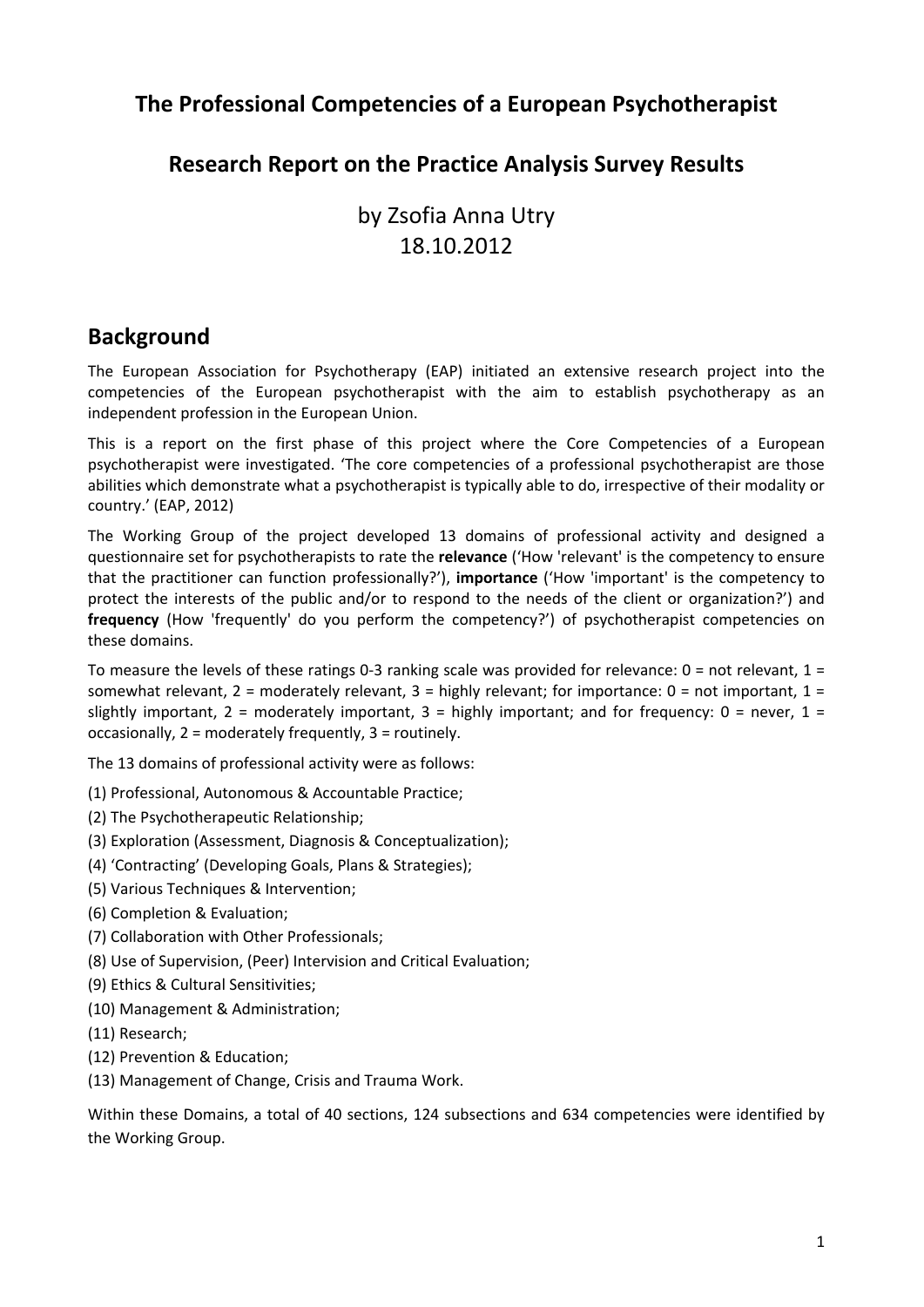## **Study**

### **Method**

### **Participants**

47 people participated in the study anonymously to the researchers, therefore age, sex or any other background information was not part of the research criteria. All the participants were presumably psychotherapists. 5 participants were excluded from the study as they had only filled in a very limited numbers of questionnaires.

### **Materials**

A set of survey type questionnaires was developed to measure to what extent psychotherapists agree on the professional cores competencies of the European psychotherapist. This was called the PAS (Practice Analysis Survey) forms, which were used to measure the competency values. It was designed by the Working Group of the project and it was downloadable in Word format from the project's website.

### **Design**

The competency variables were rated in three ways on a 0‐3 ranking scale according to their relevance, importance and frequency. Title of sections and subsections, and overall rating of the sections were also measured.

In order to determine the value of the individual professional competencies, the relevance, importance and frequency values were summed up. According to the EAP ranking system the values could be categorized the following way:

- **High = 7 ‐ 9**
	- $\circ$  (High) Ensures the reliability of professional performance; technical information; protects public interest
	- o (High) Indicates good use of knowledge and skills in workplace
- **Moderate = 4 ‐ 6**
	- o (Mod) Provides a background to professional work
	- o (Mod) Develops diagnoses, prognoses and plans
- **Low = 1 3** 
	- o (Low) Advises on development of strategy
	- o (Low) Maybe we got something a bit wrong
- **A ranking of 0**  might mean that that particular competency should probably be eliminated or radically revised.

#### **Procedure**

Participants were invited by emails to take part in the study. They needed to register and the questionnaire forms were available for them to download from the project's website.

Following completion of the forms, the participants had to email the files to the Working Group.

Answering the questionnaires took at least 4 hours and up to about 10.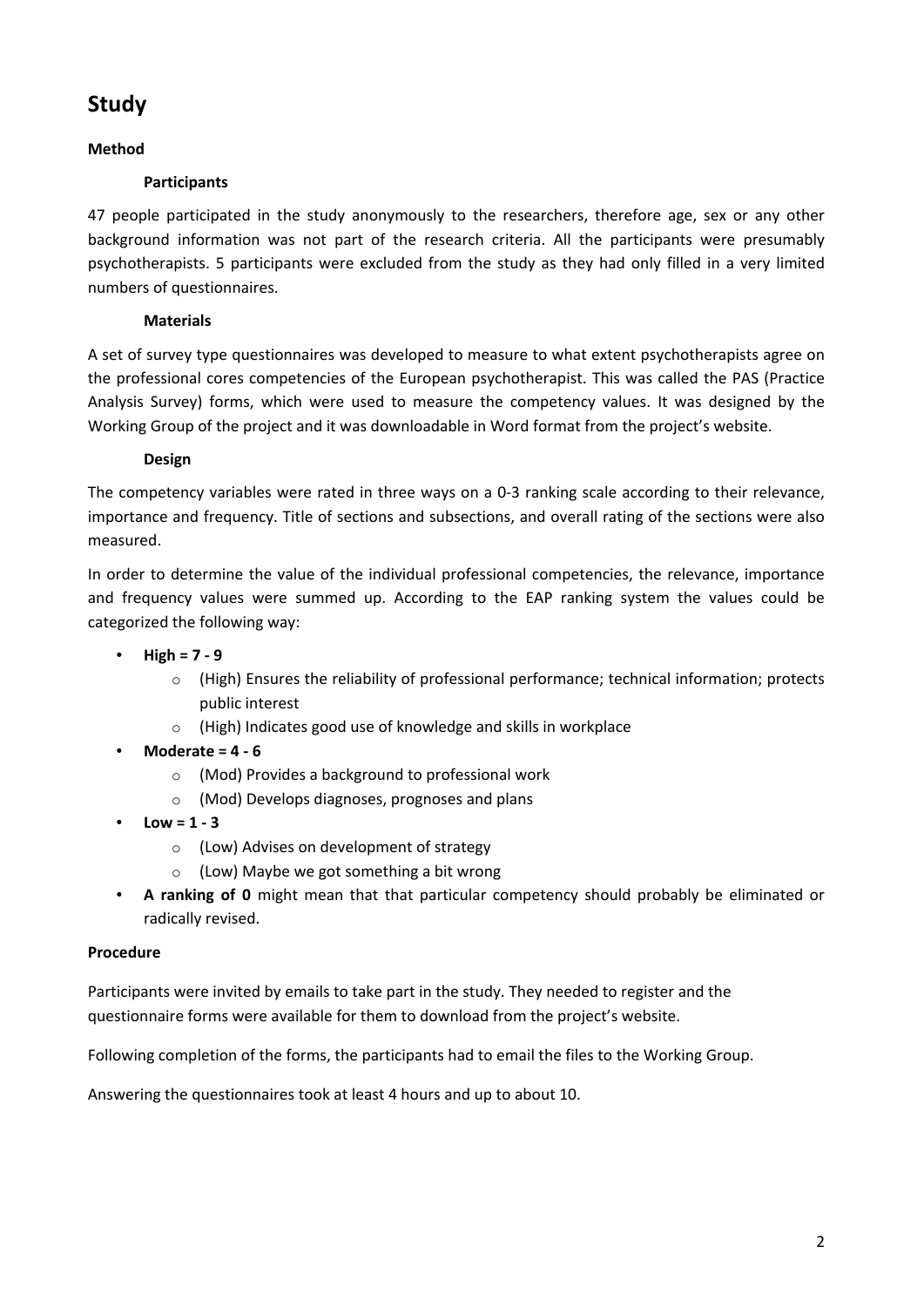## **Results**

The overall findings are reported here, details of the individual competencies, including their relevance, importance and frequency values and frequencies are available on request.

The means, medians, modes, standard deviation and frequencies were calculated to indicate the difference between the variables.

From the sum of the competencies' relevance, importance and frequency values, the evaluations for the competencies were gained. Then the average values were taken for each of these competency values which belonged to a subsection. The average of the subsection gave the section value and the average of the section values gave the overall domain value.

|                                                                                             |        |                                      | <b>Descriptive Statistics</b> |         |      |                    | Rank            |
|---------------------------------------------------------------------------------------------|--------|--------------------------------------|-------------------------------|---------|------|--------------------|-----------------|
|                                                                                             |        | N (number<br>of<br>competencie<br>s) | Minimum                       | Maximum | Mean | Std.<br>Deviation. |                 |
| Domain 1:                                                                                   | 1.     |                                      |                               |         |      |                    |                 |
| Professional,                                                                               |        |                                      |                               |         |      |                    |                 |
| Autonomous &                                                                                |        |                                      |                               |         |      |                    |                 |
| <b>Accountable Practice</b>                                                                 |        | 84                                   | 6.59                          | 8.85    | 7.96 | 0.54               | High            |
| §1.1: Establish a                                                                           | 1.1.   |                                      |                               |         |      |                    |                 |
| <b>Professional Practice</b>                                                                |        | 34                                   | 6.59                          | 8.85    | 7.78 | 0.52               | <b>High</b>     |
| 1.1.1: Behave                                                                               | 1.1.1. | $\overline{7}$                       | 6.68                          | 8.49    | 7.96 | 0.63               | High            |
| professionally                                                                              |        |                                      |                               |         |      |                    |                 |
| $1.1.2$ : Build an<br>independent practice,<br>or become a member<br>of a professional team | 1.1.2. | 4                                    | 7.51                          | 8.6     | 8.19 | 0.47               | High            |
| 1.1.3: Work according                                                                       | 1.1.3. | 4                                    | 7.95                          | 8.85    | 8.29 | 0.41               | High            |
| to accepted                                                                                 |        |                                      |                               |         |      |                    |                 |
| professional standards                                                                      |        |                                      |                               |         |      |                    |                 |
| 1.1.4: Record                                                                               | 1.1.4. | $\overline{7}$                       | 7.24                          | 8.18    | 7.73 | 0.28               | High            |
| information                                                                                 |        |                                      |                               |         |      |                    |                 |
| appropriately                                                                               |        |                                      |                               |         |      |                    |                 |
| 1.1.5: Liaise with other                                                                    | 1.1.5. | 5                                    | 6.59                          | 7.4     | 6.99 | 0.31               | <b>Moderate</b> |
| professionals                                                                               |        |                                      |                               |         |      |                    |                 |
| 1.1.6: Recognise                                                                            |        | Invalid                              |                               |         |      |                    |                 |
| difficulties in others in                                                                   |        | section.                             |                               |         |      |                    |                 |
| the professional                                                                            |        |                                      |                               |         |      |                    |                 |
| environment                                                                                 |        |                                      |                               |         |      |                    |                 |
| 1.1.7: Monitor,                                                                             | 1.1.7. | 5                                    | 7.37                          | 7.68    | 7.46 | 0.13               | High            |
| evaluate and review                                                                         |        |                                      |                               |         |      |                    |                 |
| the caseload                                                                                |        |                                      |                               |         |      |                    |                 |
| 1.1.8: Maintain their                                                                       | 1.1.8. | $\overline{3}$                       | 7.6                           | 7.79    | 7.68 | 0.1                | High            |
| fitness-to-practice in a                                                                    |        |                                      |                               |         |      |                    |                 |
| variety of ways                                                                             |        |                                      |                               |         |      |                    |                 |
| §1.2: Provide an                                                                            | 1.2.   |                                      |                               |         |      |                    |                 |
| Appropriate                                                                                 |        |                                      |                               |         |      |                    |                 |
| Environment                                                                                 |        | 14                                   | 7.63                          | 8.78    | 8.33 | 0.35               | High            |
| 1.2.1: Provide a safe                                                                       | 1.2.1. | 4                                    | 7.63                          | 8.2     | 7.86 | 0.24               | High            |
| working situation                                                                           |        |                                      |                               |         |      |                    |                 |
| 1.2.2: Provide a                                                                            | 1.2.2. | 5                                    | 8.38                          | 8.78    | 8.6  | 0.14               | High            |

#### **Domain 1: Professional, Autonomous & Accountable Practice**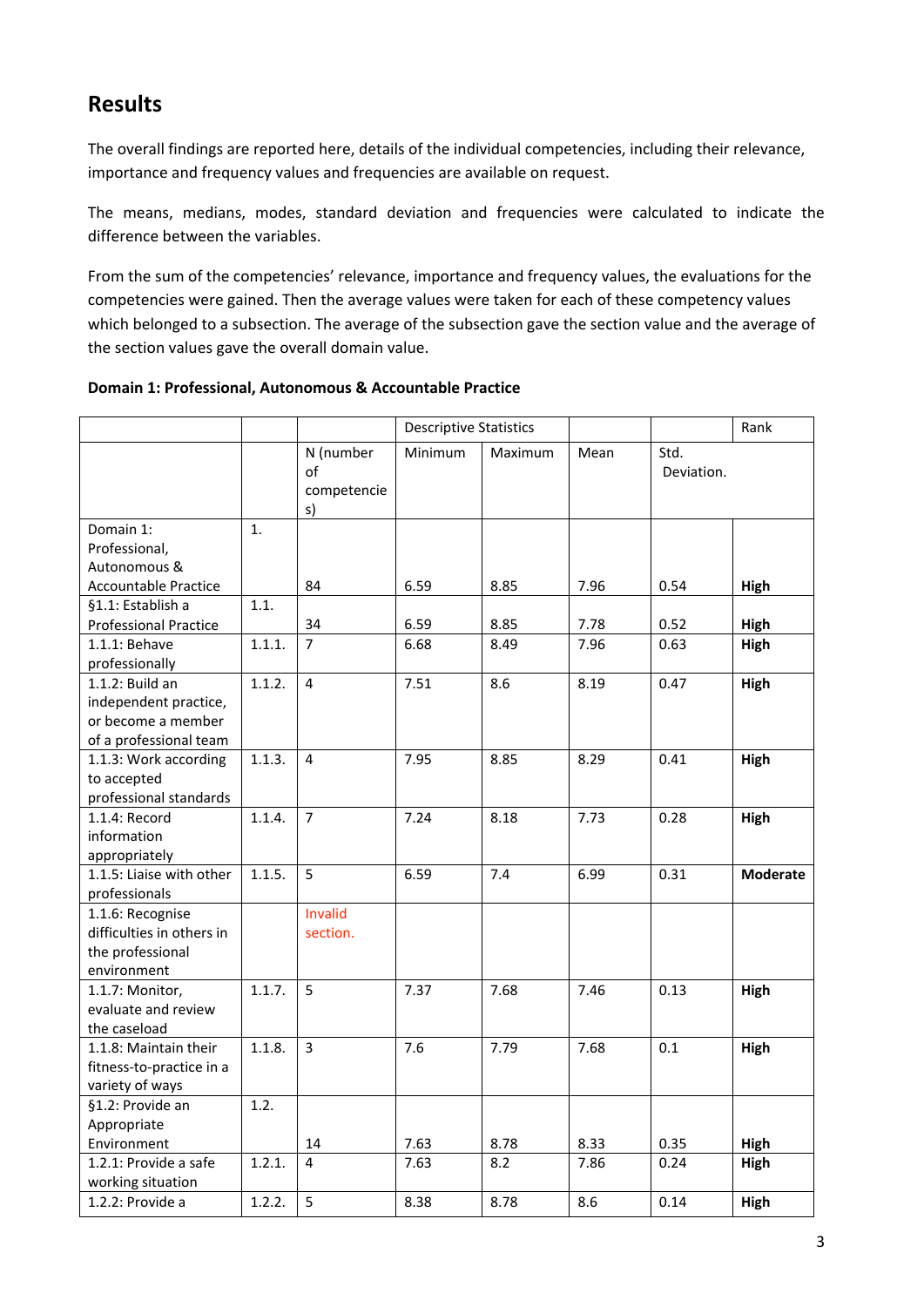| psychotherapeutic<br>environment |        |                |      |      |      |      |                 |
|----------------------------------|--------|----------------|------|------|------|------|-----------------|
| 1.2.3: Make clear                | 1.2.3. | 5              | 8.29 | 8.56 | 8.44 | 0.12 | High            |
| arrangements                     |        |                |      |      |      |      |                 |
| §1.3: Engage in Quality          | 1.3.   |                |      |      |      |      |                 |
| Assurance                        |        | 9              | 7.03 | 7.85 | 7.43 | 0.33 | High            |
| 1.3.1: Routinely                 | 1.3.1. | 5              | 7.03 | 7.77 | 7.3  | 0.28 | High            |
| evaluate practice                |        |                |      |      |      |      |                 |
| 1.3.2: Review practice           | 1.3.2. | $\overline{4}$ | 7.1  | 7.85 | 7.59 | 0.35 | High            |
| §1.4: Maintain                   | 1.4.   |                |      |      |      |      |                 |
| Professional                     |        |                |      |      |      |      |                 |
| Development                      |        | 11             | 6.66 | 8.3  | 7.85 | 0.56 | High            |
| 1.4.1: Maintain                  | 1.4.1. | 4              | 7.73 | 8.1  | 7.96 | 0.17 | High            |
| appropriate                      |        |                |      |      |      |      |                 |
| Continuing                       |        |                |      |      |      |      |                 |
| Professional                     |        |                |      |      |      |      |                 |
| Development (CPD)                |        |                |      |      |      |      |                 |
| 1.4.2: Practice                  | 1.4.2. | $\overline{3}$ | 8.05 | 8.3  | 8.15 | 0.13 | High            |
| professional qualities           |        |                |      |      |      |      |                 |
| 1.4.3: Reflect on self           | 1.4.3. | $\overline{2}$ | 8.22 | 8.29 | 8.26 | 0.05 | High            |
| and professional work            |        |                |      |      |      |      |                 |
| 1.4.4: Incorporate               | 1.4.4. | $\overline{2}$ | 6.66 | 6.85 | 6.76 | 0.14 | <b>Moderate</b> |
| research knowledge               |        |                |      |      |      |      |                 |
| findings                         |        |                |      |      |      |      |                 |
| §1.5: Maintain                   | 1.5.   |                |      |      |      |      |                 |
| Personal Development             |        | 16             | 8.1  | 8.63 | 8.42 | 0.18 | High            |
| 1.5.1: Develop the               | 1.5.1. | 10             | 8.32 | 8.63 | 8.54 | 0.1  | High            |
| personal qualities that          |        |                |      |      |      |      |                 |
| make a good                      |        |                |      |      |      |      |                 |
| professional                     |        |                |      |      |      |      |                 |
| psychotherapist                  |        |                |      |      |      |      |                 |
| 1.5.2: Engage in                 | 1.5.2. | 6              | 8.1  | 8.4  | 8.23 | 0.12 | High            |
| appropriate self-                |        |                |      |      |      |      |                 |
| development                      |        |                |      |      |      |      |                 |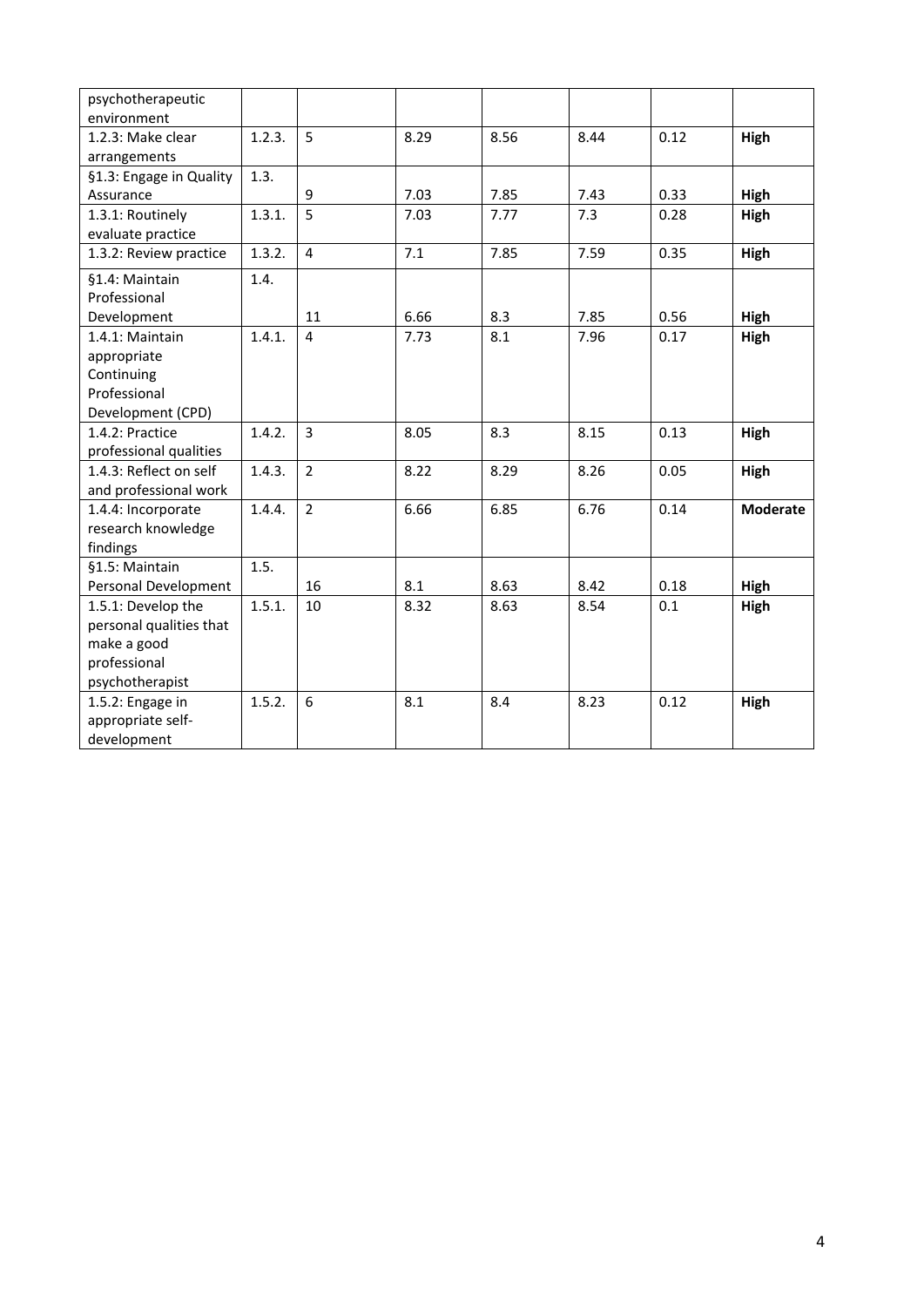## **Domain 2: The Psychotherapeutic Relationship**

|                        |        |                | <b>Descriptive Statistics</b> |         |      |                | Rank        |
|------------------------|--------|----------------|-------------------------------|---------|------|----------------|-------------|
|                        |        | N(number of    | Minimum                       | Maximum | Mean | Std. Deviation |             |
|                        |        | competencies)  |                               |         |      |                |             |
| Domain 2: The          | 2.     | 151            | 6.71                          | 8.83    | 8.09 | .47            | <b>High</b> |
| Psychotherapeutic      |        |                |                               |         |      |                |             |
| Relationship           |        |                |                               |         |      |                |             |
| §2.1: Establish a      | 2.1.   |                |                               |         |      |                |             |
| Psychotherapeutic      |        |                |                               |         |      |                |             |
| Relationship           |        | 43             | 6.7                           | 8.79    | 8.12 | 0.62           | High        |
| 2.1.1: Communicate     | 2.1.1. | $\overline{7}$ | 7.31                          | 8.6     | 8.11 | 0.5            | <b>High</b> |
| clearly                |        |                |                               |         |      |                |             |
| 2.1.2: Define the      | 2.1.2. | 6              | 6.88                          | 7.78    | 7.33 | 0.31           | High        |
| psychotherapist's role |        |                |                               |         |      |                |             |
| and the client's role  |        |                |                               |         |      |                |             |
| 2.1.3: Identify and    | 2.1.3. | $\overline{7}$ | 8.05                          | 8.59    | 8.36 | 0.21           | High        |
| start working towards  |        |                |                               |         |      |                |             |
| mutually agreed and    |        |                |                               |         |      |                |             |
| achievable aims or     |        |                |                               |         |      |                |             |
| goals                  |        |                |                               |         |      |                |             |
| 2.1.4: Agree           | 2.1.4. | 6              | 6.71                          | 7.90    | 7.27 | 0.48           | High        |
| responsibilities       |        |                |                               |         |      |                |             |
| 2.1.5: Establish a     | 2.1.5. | 5              | 8.38                          | 8.59    | 8.45 | 0.08           | High        |
| relevant set of        |        |                |                               |         |      |                |             |
| perspectives           |        |                |                               |         |      |                |             |
| 2.1.6: Express         | 2.1.6. | 8              | 8.57                          | 8.76    | 8.67 | 0.07           | High        |
| empathy and            |        |                |                               |         |      |                |             |
| understanding          |        |                |                               |         |      |                |             |
| 2.1.7 Establish a      | 2.1.7. | $\overline{4}$ | 8.46                          | 8.79    | 8.67 | 0.14           | <b>High</b> |
| psychotherapeutic      |        |                |                               |         |      |                |             |
| presence               |        |                |                               |         |      |                |             |
| §2.2: Manage &         | 2.2.   |                |                               |         |      |                |             |
| Maintain A             |        |                |                               |         |      |                |             |
| Psychotherapeutic      |        |                |                               |         |      |                |             |
| Relationship           |        | 47             | 7.03                          | 8.83    | 8.11 | 0.46           | High        |
| 2.2.1: Maintain the    | 2.2.1. | 6              | 8.39                          | 8.83    | 8.66 | 0.15           | High        |
| psychotherapeutic      |        |                |                               |         |      |                |             |
| relationship           |        |                |                               |         |      |                |             |
| 2.2.2: Respect and     | 2.2.2. | 6              | 8                             | 8.76    | 8.33 | 0.28           | High        |
| value the              |        |                |                               |         |      |                |             |
| psychotherapeutic      |        |                |                               |         |      |                |             |
| relationship           |        |                |                               |         |      |                |             |
| 2.2.3: Establish self- | 2.2.3. | 8              | 8.07                          | 8.73    | 8.47 | 0.23           | High        |
| awareness in           |        |                |                               |         |      |                |             |
| relationship           |        |                |                               |         |      |                |             |
| 2.2.4: Communicate     | 2.2.4. | $\overline{3}$ | 7.1                           | 8.28    | 7.73 | 0.59           | High        |
| appropriately          |        |                |                               |         |      |                |             |
| 2.2.5: Evaluate the    | 2.2.5. | $\overline{7}$ | 7.03                          | 7.73    | 7.48 | 0.24           | <b>High</b> |
| psychotherapeutic      |        |                |                               |         |      |                |             |
| relationship           |        |                |                               |         |      |                |             |
| 2.2.6: Manage the      | 2.2.6. | $\overline{7}$ | 8.07                          | 8.54    | 8.31 | 0.14           | High        |
| process of change      |        |                |                               |         |      |                |             |
| 2.2.7: Manage out-of-  | 2.2.7. | 5              | 7.6                           | 7.93    | 7.76 | 0.13           | High        |
| session contact        |        |                |                               |         |      |                |             |
| 2.2.8: Manage breaks   | 2.2.8. | 5              | 7.71                          | 7.9     | 7.8  | 0.08           | High        |
|                        |        |                |                               |         |      |                |             |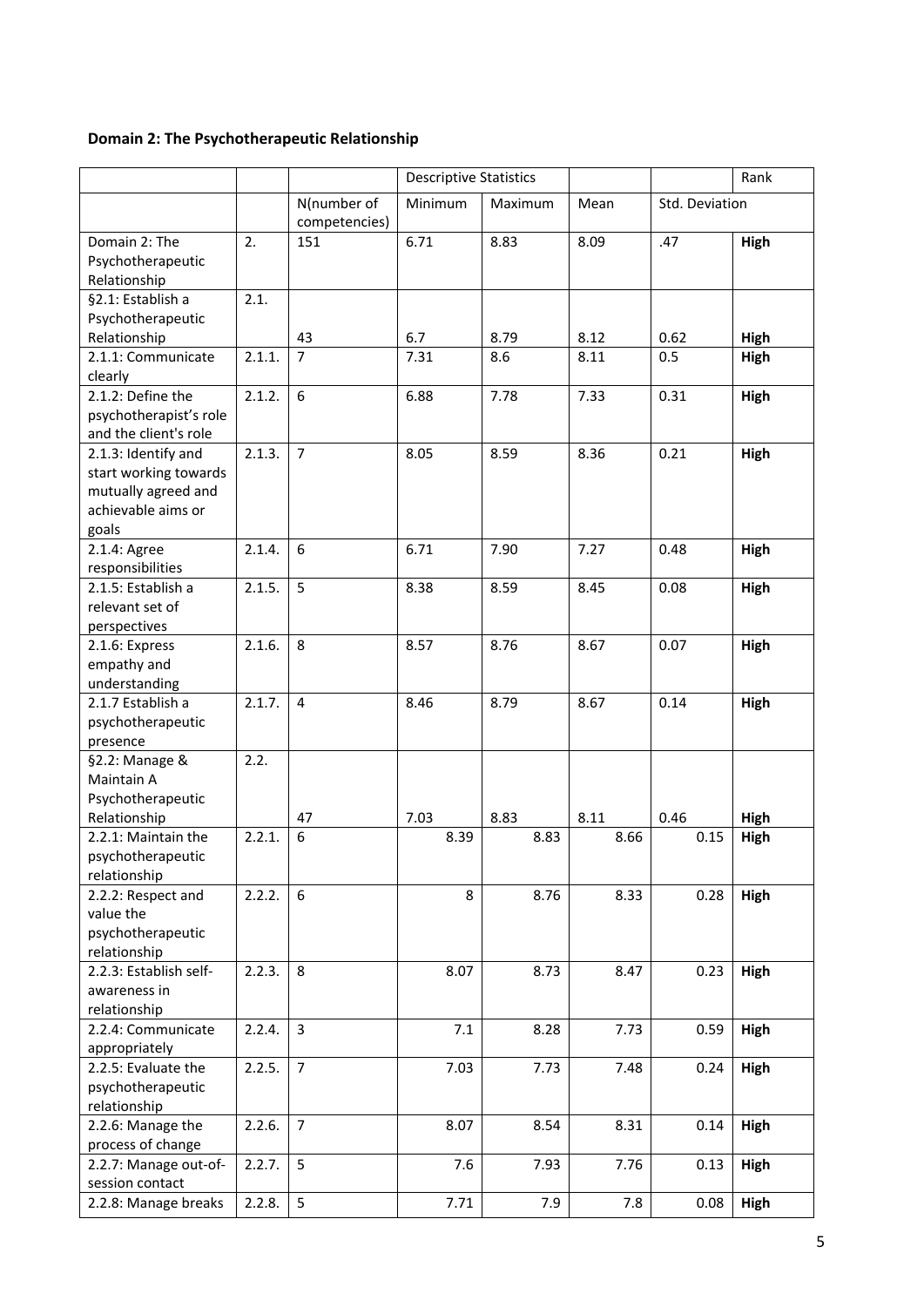| and holidays          |        |                |       |       |         |      |                 |
|-----------------------|--------|----------------|-------|-------|---------|------|-----------------|
| appropriately         |        |                |       |       |         |      |                 |
| §2.3: Manage any      | 2.3.   |                |       |       |         |      |                 |
| Difficulties in the   |        |                |       |       |         |      |                 |
| Psychotherapeutic     |        |                |       |       |         |      |                 |
| Relationship          |        | 43             | 7.47  | 8.5   | 8.12    | 0.31 | High            |
| 2.3.1: Manage the     | 2.3.1. | $\overline{7}$ | 8.24  | 8.46  | 8.38    | 0.08 | <b>High</b>     |
| process of change     |        |                |       |       |         |      |                 |
| 2.3.2: Recognise      | 2.3.2. | $\overline{7}$ | 8.25  | 8.5   | 8.38    | 0.1  | High            |
| difficulties          |        |                |       |       |         |      |                 |
| 2.3.3: Manage any     | 2.3.3. | 19             | 7.92  | 8.41  | 8.2     | 0.14 | High            |
| difficulties          |        |                |       |       |         |      |                 |
| 2.3.4: Manage out-of- | 2.3.4. | 5              | 7.47  | 7.71  | 7.59    | 0.09 | <b>High</b>     |
| session contact       |        |                |       |       |         |      |                 |
| 2.3.5: Manage breaks  | 2.3.5. | 5              | 7.55  | 7.7   | 7.65    | 0.06 | High            |
| and holidays          |        |                |       |       |         |      |                 |
| appropriately         |        |                |       |       |         |      |                 |
| §2.4: Conclude a      | 2.4.   |                |       |       |         |      |                 |
| Psychotherapeutic     |        |                |       |       |         |      |                 |
| Relationship          |        | 18             | 6.79  | 8.21  | 7.88    | 0.38 | High            |
| 2.4.1: Recognise an   | 2.4.1. | $\overline{7}$ | 7.92  | 8.21  | 8.07    | 0.1  |                 |
| approaching           |        |                |       |       |         |      |                 |
| conclusion            |        |                |       |       |         |      |                 |
| 2.4.2: Manage         | 2.4.2. | $\overline{3}$ | 7.23  | 7.6   | 7.41    | 0.19 | High            |
| sudden endings        |        |                |       |       |         |      |                 |
| 2.4.3: Conclude the   | 2.4.3. | $\overline{7}$ | 7.875 | 8.175 | 8.03929 | 0.1  | High            |
| Psychotherapeutic     |        |                |       |       |         |      |                 |
| Relationship          |        |                |       |       |         |      |                 |
| 2.4.4: Record the     | 2.4.4. | $\mathbf 1$    | 6.79  | 6.79  | 6.79    |      | <b>Moderate</b> |
| outcome of the        |        |                |       |       |         |      |                 |
| psychotherapy         |        |                |       |       |         |      |                 |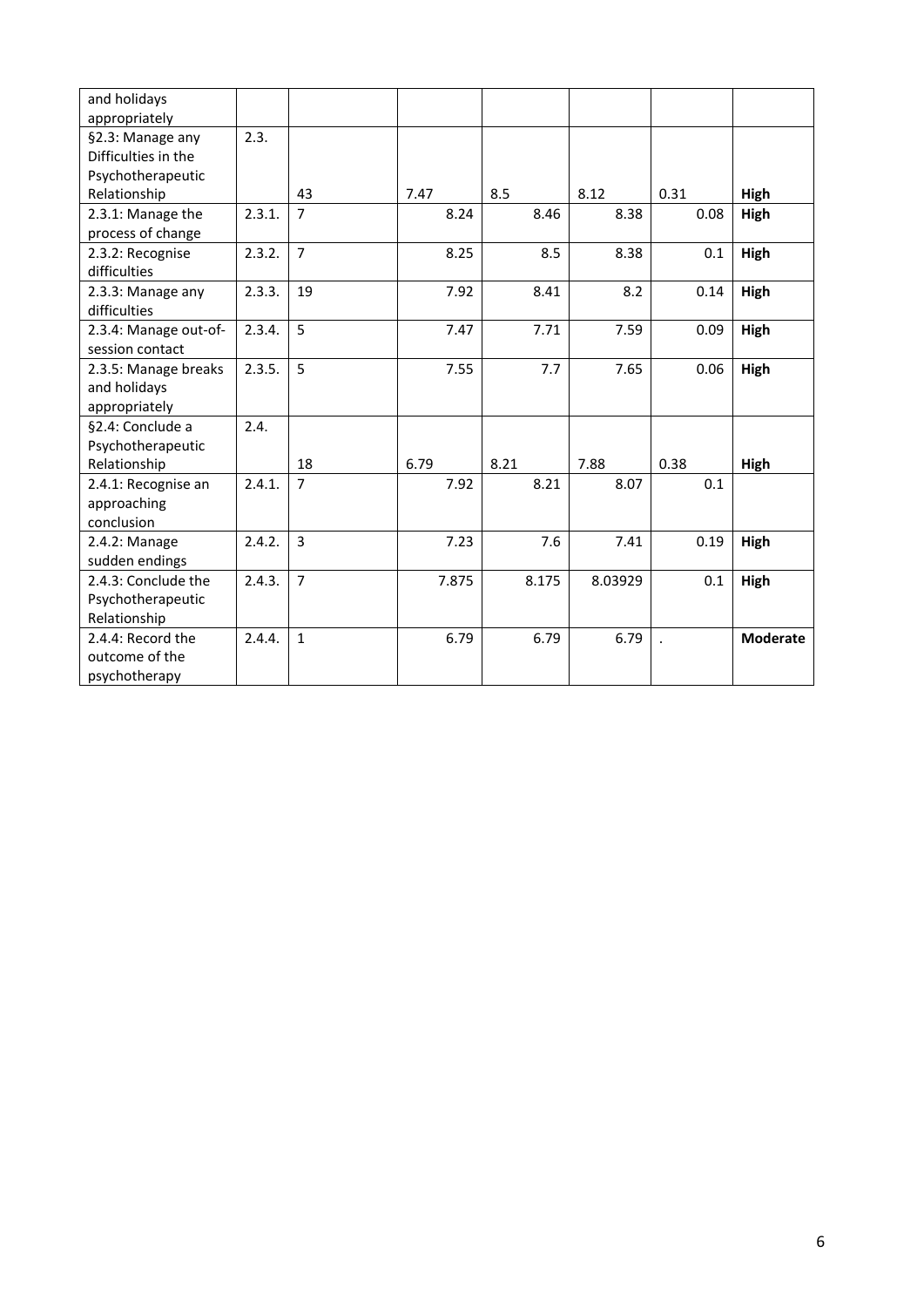## **Domain 3: Exploration (Assessment, Diagnosis & Conceptualization)**

|                                                                                                                      |        |                              | <b>Descriptive Statistics</b> |         |      |                | Rank            |
|----------------------------------------------------------------------------------------------------------------------|--------|------------------------------|-------------------------------|---------|------|----------------|-----------------|
|                                                                                                                      |        | N(number of<br>competencies) | Minimum                       | Maximum | Mean | Std. Deviation |                 |
| Domain 3:<br>Exploration<br>(Assessment,<br>Diagnosis &<br>Conceptualization)                                        | 3.     | 47                           | 6.65                          | 8.67    | 8.05 | .48            | High            |
| §3.1: Make an<br>Assessment                                                                                          | 3.1.   | 18                           | 6.65                          | 8.43    | 7.7  | 0.58           | High            |
| 3.1.1 Make use of<br>assessment tools                                                                                | 3.1.1. | 6                            | 6.65                          | 7.3     | 6.97 | 0.24           | <b>Moderate</b> |
| 3.1.2 Conduct an<br>assessment<br>interview                                                                          | 3.1.2. | 6                            | 7.74                          | 8.18    | 7.96 | 0.21           | High            |
| 3.1.3 Conduct a<br>risk assessment                                                                                   | 3.1.3. | $\boldsymbol{6}$             | 7.89                          | 8.43    | 8.17 | 0.22           | High            |
| §3.2: Formulate a<br>Diagnosis                                                                                       | 3.2.1. | 5                            | 8.31                          | 8.57    | 8.45 | 0.11           | High            |
| 3.2.1 Recognise<br>any possible<br>mental health /<br>illness issues                                                 | 3.2.2. | 6                            | 8.2                           | 8.67    | 8.41 | 0.18           | High            |
| 3.2.2 Respond to<br>mental health /<br>illness needs                                                                 | 3.2.   | 11                           | 8.2                           | 8.67    | 8.43 | 0.15           | High            |
| §3.3:<br>Conceptualize and<br>decide upon an<br>approach                                                             | 3.3.   | 18                           | 7.63                          | 8.41    | 8.16 | 0.2            | High            |
| 3.3.1 Make use of<br>clinical<br>experience,<br>theoretical &<br>methodological<br>insights, and<br>assessment tools | 3.3.1. | 4                            | 7.73                          | 8.24    | 8.08 | 0.24           | High            |
| 3.3.2<br>Conceptualize the<br>patient/client's<br>needs                                                              | 3.3.2. | $\overline{4}$               | 8.18                          | 8.33    | 8.25 | 0.07           | High            |
| 3.3.3 Make<br>decisions based<br>on assessment                                                                       | 3.3.3. | $\overline{7}$               | 8.08                          | 8.41    | 8.23 | 0.13           | High            |
| 3.3.4 Conclude the<br>assessment                                                                                     | 3.3.4. | $\overline{3}$               | 7.63                          | 8.26    | 7.96 | 0.32           | High            |

i,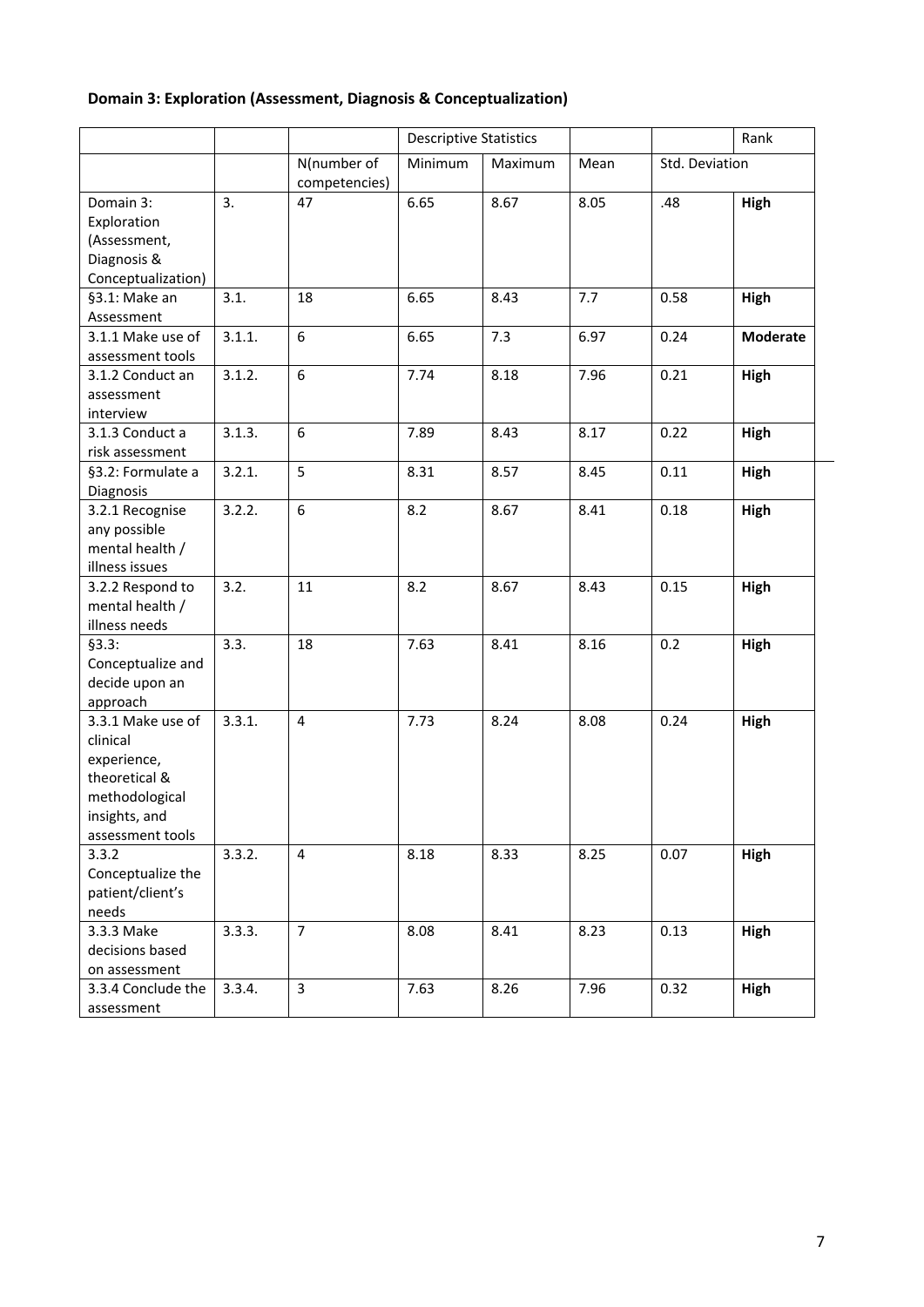## **Domain 4: 'Contracting' (Developing Goals, Plans & Strategies)**

|                                                                               |        |                              | <b>Descriptive Statistics</b> |         |         |                | Rank     |
|-------------------------------------------------------------------------------|--------|------------------------------|-------------------------------|---------|---------|----------------|----------|
|                                                                               |        | N(number of<br>competencies) | Minimum                       | Maximum | Mean    | Std. Deviation |          |
| Domain 4:<br>'Contracting'<br>(Developing<br>Goals, Plans &                   | 4.     | 48                           | 6.39                          | 8.39    | 7.58    | .56            | High     |
| Strategies)                                                                   |        |                              |                               |         |         |                |          |
| §4.1: 'Contract'<br>with a<br>Patient/Client                                  | 4.1.   | 32                           | 7.05                          | 8.39    | 7.81    | 0.43           | High     |
| 4.1.1: Formulate<br>the main issues                                           | 4.1.1. | 6                            | 7.64                          | 8.24    | 7.96    | 0.24           | High     |
| 4.1.2: Identify<br>appropriate and<br>achievable goals,<br>plans & strategies | 4.1.2. | 5                            | 8                             | 8.31    | 8.15    | 0.13           | High     |
| 4.1.3: Discuss the<br>patient/client's<br>motivation                          | 4.1.3. | 5                            | 7.98                          | 8.39    | 8.22    | 0.15           | High     |
| 4.1.4: Decide<br>upon the amount<br>or extent of the<br>psychotherapy         | 4.1.4. | $\overline{\mathbf{4}}$      | 7.31                          | 7.62    | 7.48    | 0.17           | High     |
| 4.1.5: Make a<br>'contract'                                                   | 4.1.5. | 3                            | 8.14                          | 8.24    | 8.18    | 0.05           | High     |
| 4.1.6: Moderate<br>the 'contract'                                             | 4.1.6. | $\overline{\mathbf{4}}$      | 7.1                           | 7.85    | 7.43    | 0.32           | High     |
| 4.1.7: Give<br>opportunities for<br>referral on                               | 4.1.7. | 5                            | 7.05                          | 7.38    | 7.21    | 0.13           | High     |
| §4.2: Plan the<br>Psychotherapy                                               | 4.2.   | 16                           | 6.39                          | 8.1     | 7.13    | 0.52           | High     |
| 4.2.1: Make use of<br>evidence of<br>effective practice                       | 4.2.1. | $\overline{3}$               | 6.725                         | 7.825   | 7.24167 | 0.553022       |          |
| 4.2.2: Draw on<br>psychotherapeutic<br>theory                                 | 4.2.2. | 4                            | 6.88                          | 7.2     | 7.04    | 0.14           | High     |
| 4.2.3: Decide on<br>the<br>psychotherapeutic<br>approach or<br>strategy       | 4.2.3. | 6                            | 6.39                          | 7.17    | 6.74    | 0.31           | Moderate |
| 4.2.4: Moderate<br>the plan or<br>strategy                                    | 4.2.4. | $\overline{\mathbf{3}}$      | 7.78                          | 8.1     | 7.91    | 0.17           | High     |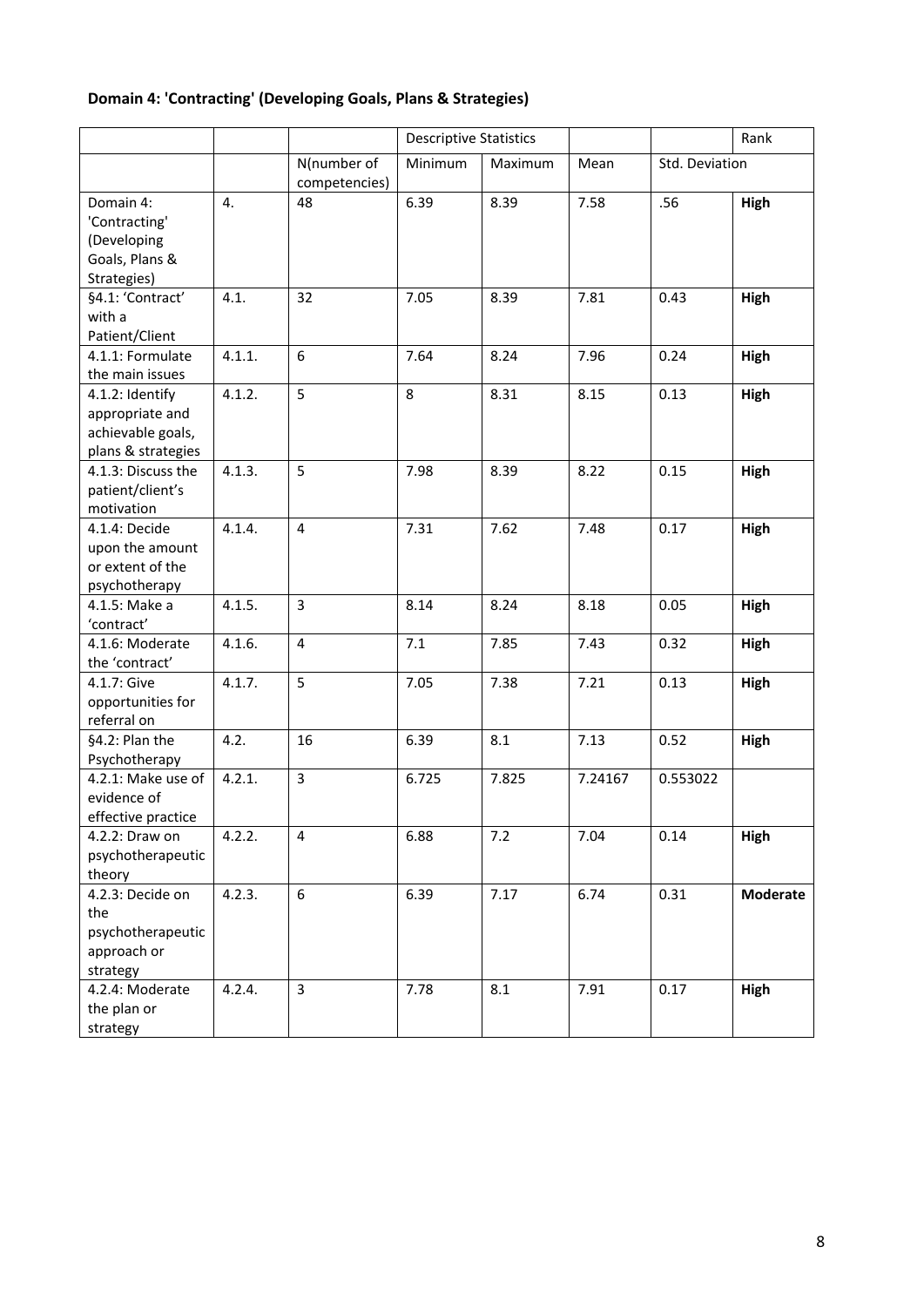## **Domain 5: Various Techniques & Interventions**

|                         |        |                              | <b>Descriptive Statistics</b> |         |      |                | Rank        |
|-------------------------|--------|------------------------------|-------------------------------|---------|------|----------------|-------------|
|                         |        | N(number of<br>competencies) | Minimum                       | Maximum | Mean | Std. Deviation |             |
| Domain 5: Various       | 5.     | 57                           | 7.50                          | 8.90    | 8.30 | .322           | <b>High</b> |
| Techniques &            |        |                              |                               |         |      |                |             |
| Interventions           |        |                              |                               |         |      |                |             |
| §5.1: Utilise           | 5.1.   | 35                           | 7.73                          | 8.51    | 8.23 | 0.21           | <b>High</b> |
| 'Standard'              |        |                              |                               |         |      |                |             |
| Techniques &            |        |                              |                               |         |      |                |             |
| Interventions           |        |                              |                               |         |      |                |             |
| 5.1.1: Establish a      | 5.1.1. | 15                           | 7.73                          | 8.51    | 8.23 | 0.2            | High        |
| Functional              |        |                              |                               |         |      |                |             |
| 'Working' Alliance      |        |                              |                               |         |      |                |             |
| 5.1.2: Identify         | 5.1.2. | 5                            | 7.76                          | 8.29    | 8    | 0.26           | High        |
| which techniques        |        |                              |                               |         |      |                |             |
| or interventions        |        |                              |                               |         |      |                |             |
| are appropriate         |        |                              |                               |         |      |                |             |
| 5.1.3: Identify         | 5.1.3. | 5                            | 8.2                           | 8.51    | 8.37 | 0.16           | High        |
| which modes of          |        |                              |                               |         |      |                |             |
| interaction are         |        |                              |                               |         |      |                |             |
| appropriate             |        |                              |                               |         |      |                |             |
| 5.1.4: Monitor          | 5.1.4. | $\overline{4}$               | 8                             | 8.37    | 8.2  | 0.16           | High        |
| and manage the          |        |                              |                               |         |      |                |             |
|                         |        |                              |                               |         |      |                |             |
| process of change       | 5.1.5. | 6                            | 8.27                          | 8.38    | 8.33 | 0.05           |             |
| 5.1.5: Manage any       |        |                              |                               |         |      |                | <b>High</b> |
| difficulties            |        |                              |                               |         |      |                |             |
| §5.2: Manage the        | 5.2.   | 18                           | 7.98                          | 8.9     | 8.58 | 0.27           | High        |
| Emotional               |        |                              |                               |         |      |                |             |
| Content of the          |        |                              |                               |         |      |                |             |
| Sessions                |        |                              |                               |         |      |                |             |
| 5.2.1: Facilitate       | 5.2.1. | 6                            | 8.59                          | 8.68    | 8.64 | 0.03           | High        |
| the Processing of       |        |                              |                               |         |      |                |             |
| Emotions                |        |                              |                               |         |      |                |             |
| 5.2.2: Maintain a       | 5.2.2. | 9                            | 8.58                          | 8.9     | 8.72 | 0.11           | High        |
| Psychotherapeutic       |        |                              |                               |         |      |                |             |
| 'Presence'              |        |                              |                               |         |      |                |             |
| 5.2.3: Handle           | 5.2.3. | 3                            | 7.98                          | 8.07    | 8.02 | 0.05           | <b>High</b> |
| <b>Extreme Emotions</b> |        |                              |                               |         |      |                |             |
| §5.3: Utilise           | 5.3.   | $\overline{4}$               | 7.5                           | 7.92    | 7.7  | 0.17           | High        |
| 'Other'                 |        |                              |                               |         |      |                |             |
| Techniques &            |        |                              |                               |         |      |                |             |
| Interventions           |        |                              |                               |         |      |                |             |
| 5.3.1: Use              | 5.3.1. | $\overline{3}$               | 7.5                           | 7.68    | 7.62 | 0.10           | High        |
| research-based          |        |                              |                               |         |      |                |             |
| techniques and          |        |                              |                               |         |      |                |             |
| interventions           |        |                              |                               |         |      |                |             |
| 5.3.2: Ensure           | 5.3.2. | $\mathbf{1}$                 | 7.92                          | 7.92    | 7.92 |                | High        |
| proper training &       |        |                              |                               |         |      |                |             |
| supervision in          |        |                              |                               |         |      |                |             |
| these                   |        |                              |                               |         |      |                |             |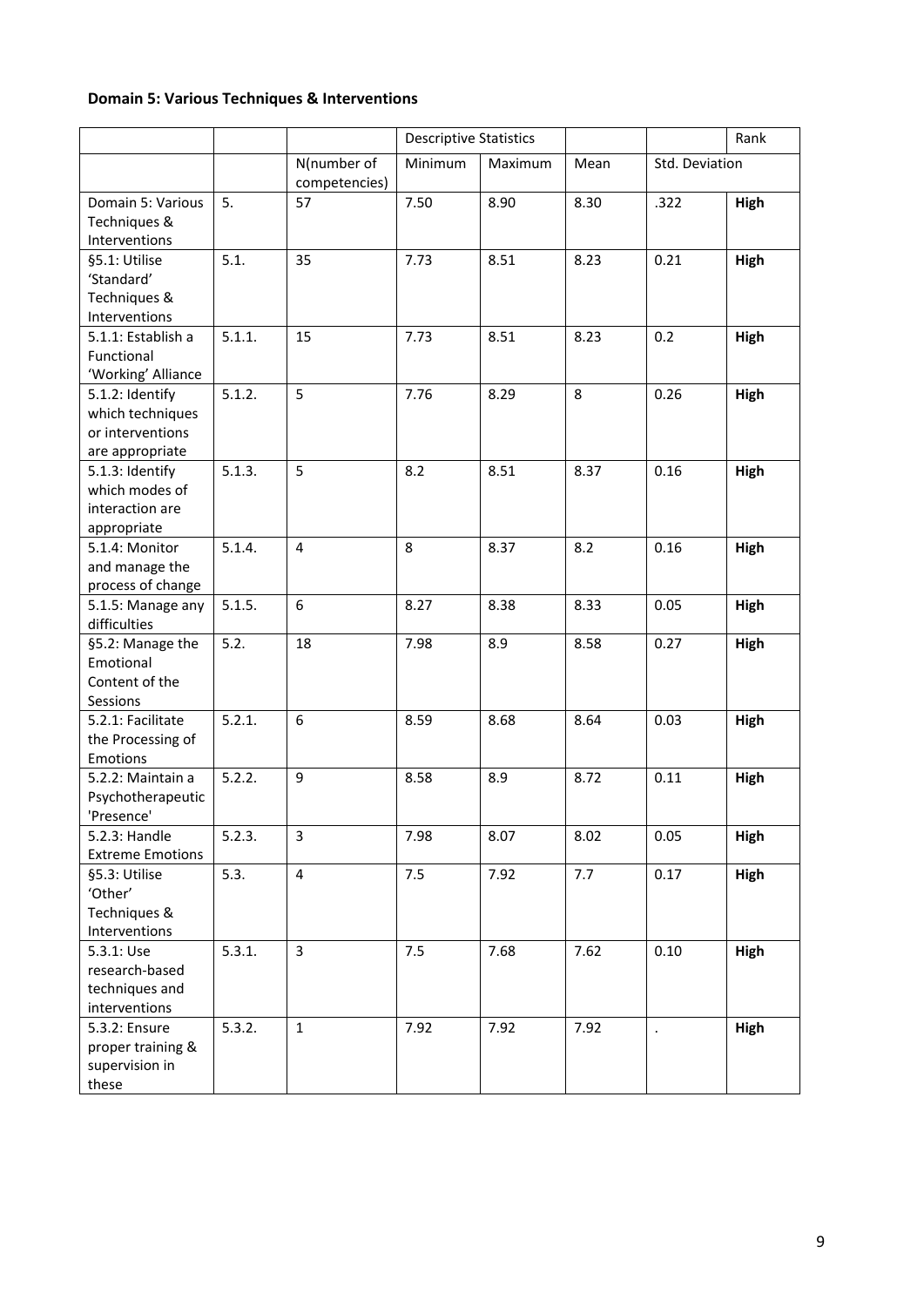### **Domain 6: Completion & Evaluation**

|                                                                       |        |                              | <b>Descriptive Statistics</b> |         |      |                | Rank |
|-----------------------------------------------------------------------|--------|------------------------------|-------------------------------|---------|------|----------------|------|
|                                                                       |        | N(number of<br>competencies) | Minimum                       | Maximum | Mean | Std. Deviation |      |
| Domain 6:<br>Completion &<br>Evaluation                               | 6.     | 27                           | 6.88                          | 8.27    | 7.84 | .32            | High |
| §6.1: Work<br>towards a<br>Completion of<br>the<br>Psychotherapy      | 6.1.   | 14                           | 7.76                          | 8.27    | 7.95 | 0.16           | High |
| 6.1.1: Prepare<br>for<br>completion of<br>the<br>psychotherapy        | 6.1.1. | 6                            | 7.76                          | 8.17    | 7.9  | 0.17           | High |
| 6.1.2: Explore<br>feelings about<br>endings                           | 6.1.2. | $\overline{3}$               | 8                             | 8.27    | 8.11 | 0.14           | High |
| 6.1.3: Identify<br>any possible<br>risks or<br>difficulties           | 6.1.3. | 5                            | 7.78                          | 8.03    | 7.93 | 0.1            | High |
| §6.2: Manage<br>the<br>Conclusion of<br>the<br>Psychotherapy          | 6.2.   | $\overline{7}$               | 7.59                          | 8.17    | 7.96 | 0.22           | High |
| 6.2.1: Manage<br>the conclusion                                       | 6.2.1. | $\overline{2}$               | 8.07                          | 8.17    | 8.12 | 0.07           | High |
| 6.2.2: Review<br>the process                                          | 6.2.2. | $\overline{3}$               | 8.03                          | 8.1     | 8.06 | 0.04           | High |
| 6.2.3: Identify<br>issues,<br>thoughts and<br>feelings                | 6.2.3. | $\overline{2}$               | 7.59                          | 7.72    | 7.65 | 0.09           | High |
| §6.3: Record<br>and Evaluate<br>the Course of<br>the<br>Psychotherapy | 6.3.   | 6                            | 6.88                          | 7.8     | 7.45 | 0.41           | High |
| 6.3.1: Record<br>the process of<br>the<br>psychotherapy               | 6.3.1. | $\overline{2}$               | 7.66                          | 7.8     | 7.73 | 0.1            | High |
| 6.3.2: Evaluate<br>the<br>psychotherapy                               | 6.3.2. | $\overline{\mathbf{4}}$      | 6.88                          | 7.7     | 7.31 | 0.44           | High |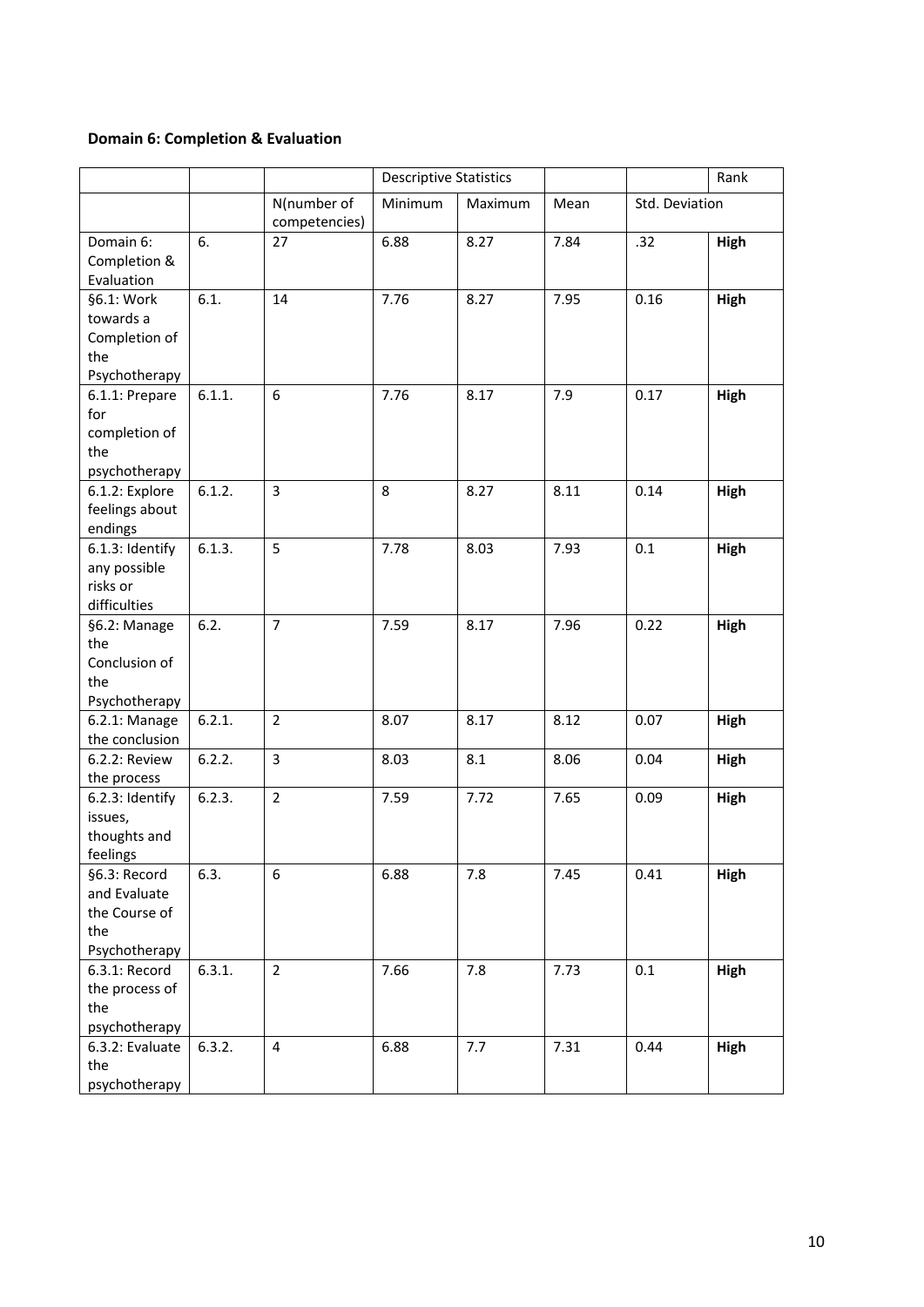#### **Domain 7: Collaboration with Other Professionals**

|                                                                                                  |        |                              | <b>Descriptive Statistics</b> |         |       |                | Rank |
|--------------------------------------------------------------------------------------------------|--------|------------------------------|-------------------------------|---------|-------|----------------|------|
|                                                                                                  |        | N(number of<br>competencies) | Minimum                       | Maximum | Mean  | Std. Deviation |      |
| Domain 7:<br>Collaboration<br>with Other<br>Professionals                                        | 7.     | 29                           | 6.68                          | 7.7     | 7.24  | 0.28           | High |
| §7.1:<br>Collaborate<br>with Other<br>Professionals                                              | 7.1.   | 14                           | 6.8                           | 7.7     | 7.44  | 0.23           | High |
| 7.1.1:<br>Become<br>familiar with<br>the work of<br>other<br>professionals                       | 7.1.1. | $\overline{4}$               | 7.35                          | 7.7     | 7.54  | 0.16           | High |
| 7.1.2:<br>Develop and<br>sustain good<br>working<br>relationships<br>with other<br>professionals | 7.1.2. | $\overline{7}$               | 6.8                           | 7.58    | 7.33  | 0.26           | High |
| 7.1.3:<br>Communicate<br>effectively<br>with other<br>professionals                              | 7.1.3. | $\overline{3}$               | 7.4                           | 7.63    | 7.54  | 0.12           | High |
| §7.2:<br>Function as a<br>Team<br>Member                                                         | 7.2.   | 15                           | 6.68                          | 7.25    | 7.06  | 0.18           | High |
| 7.2.1: Be part<br>of a<br>functioning<br>team                                                    | 7.2.1. | 11                           | 6.68                          | 7.25    | 7.04  | 0.2            | High |
| 7.2.2: React<br>to team<br>member /<br>colleagues'<br>misbehaviour<br>appropriately              | 7.2.2. | $\overline{4}$               | 6.92                          | 7.23    | $7.1$ | 0.13           | High |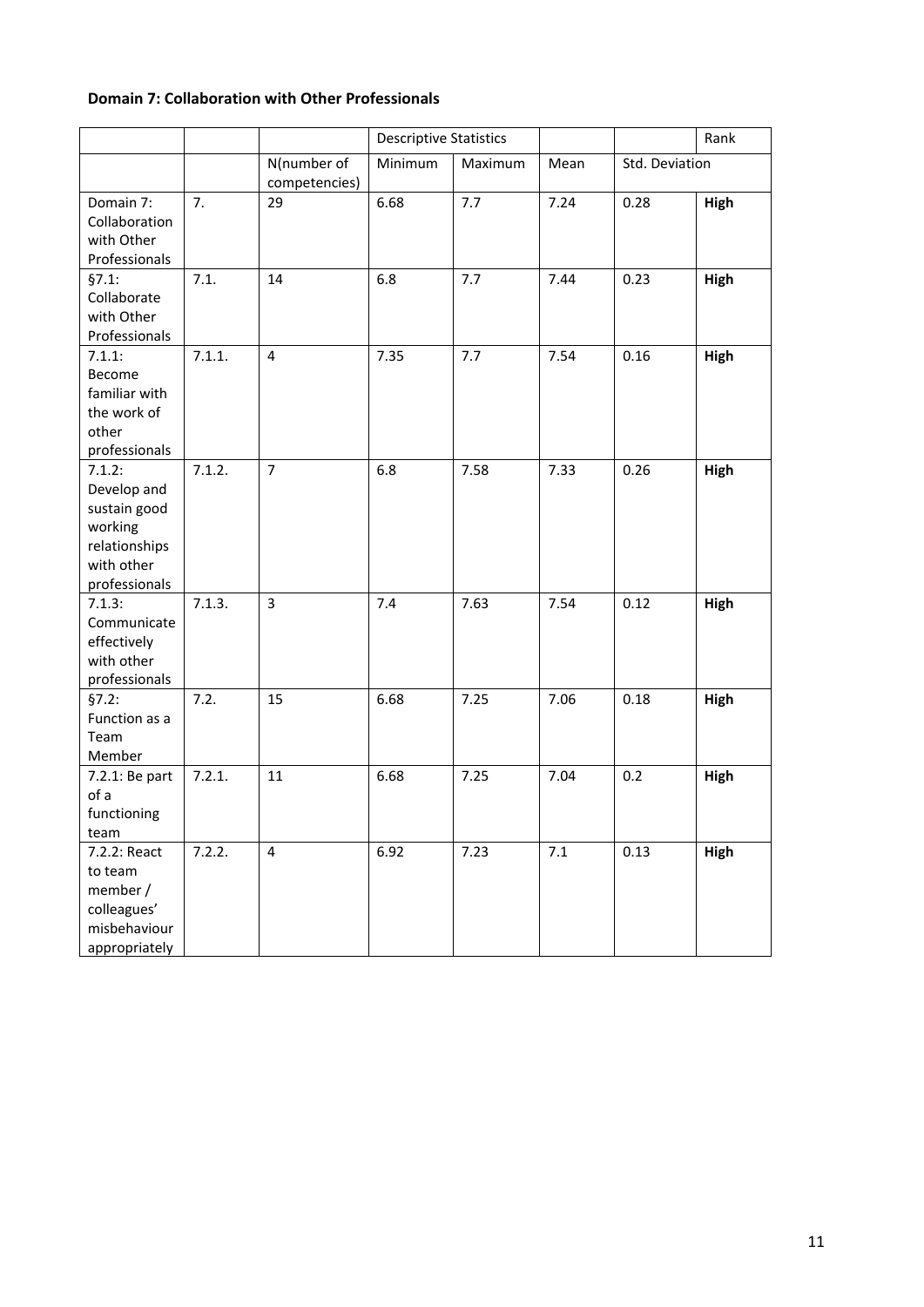|                                                            |        |                              | <b>Descriptive Statistics</b> |         |      |                   | Rank     |
|------------------------------------------------------------|--------|------------------------------|-------------------------------|---------|------|-------------------|----------|
|                                                            |        | N(number of<br>competencies) | Minimum                       | Maximum | Mean | Std. Deviation    |          |
| §8.1:<br>Undertake<br>Routine<br>Evaluation<br>of Practice | 8.1.   | 26                           | 5.51                          | 8.49    | 7.76 | $\boldsymbol{.8}$ | High     |
| 8.1.1:<br>Arrange<br>Appropriate<br>Supervision            | 8.1.1. | 5                            | 7.9                           | 8.49    | 8.23 | .28               | High     |
| §8.1.2:<br>Engage in<br>Supervision                        | 8.1.2. | 12                           | 8.02                          | 8.24    | 8.11 | .08               | High     |
| 8.1.3:<br>Adapting<br>the<br>Supervision                   | 8.1.3. | 6                            | 7.29                          | 7.9     | 7.71 | .22               | High     |
| 8.1.4:<br>Engage in<br>Practice<br>Audit                   | 8.1.4. | 3                            | 5.51                          | 5.88    | 5.71 | .18               | Moderate |

## **Domain 8: Use of Supervision, (Peer) Intervision and Critical Evaluation**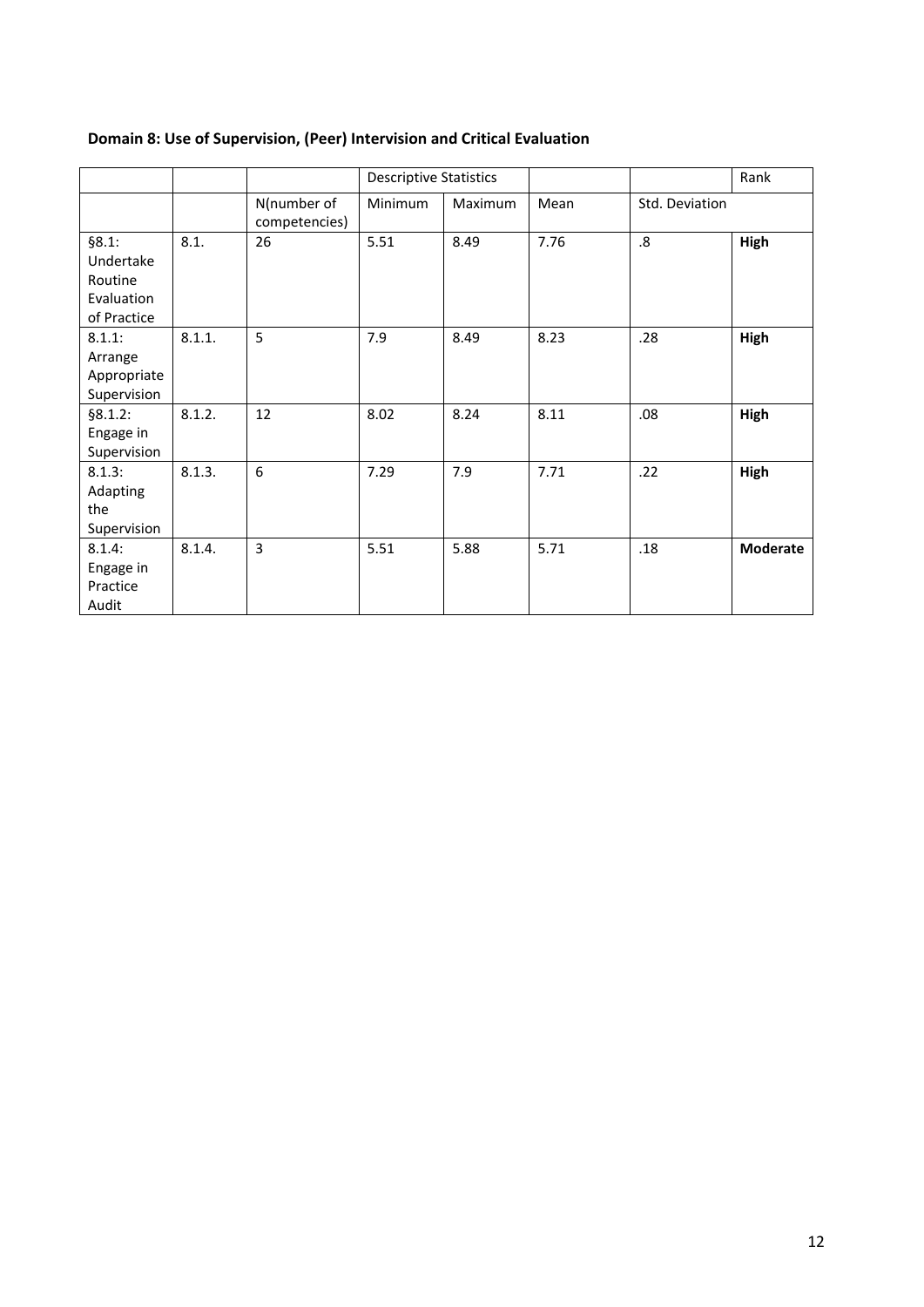#### **Domain 9: Ethics & Cultural Sensitivities**

|                                                                                             |        |                              | <b>Descriptive Statistics</b> |         |      |                | Rank        |
|---------------------------------------------------------------------------------------------|--------|------------------------------|-------------------------------|---------|------|----------------|-------------|
|                                                                                             |        | N(number of<br>competencies) | Minimum                       | Maximum | Mean | Std. Deviation |             |
| Domain 9: Ethics<br>& Cultural<br>Sensitivities                                             | 9.     | 44                           | $\overline{7}$                | 8.67    | 7.96 | 0.47           | High        |
| §9.1: Work<br>within an ethical<br>framework                                                | 9.1.   | 18                           | 7.97                          | 8.67    | 8.35 | 0.23           | High        |
| 9.1.1: Knowledge<br>of professional<br>and ethical<br>guidelines and<br>codes of practice   | 9.1.1. | 3                            | 8.13                          | 8.46    | 8.27 | 0.17           | High        |
| 9.1.2: Apply<br>professional and<br>ethical guidelines                                      | 9.1.2. | 8                            | 8.18                          | 8.67    | 8.53 | 0.18           | High        |
| 9.1.3: Work with<br>ethical difficulties                                                    | 9.1.3. | $\overline{7}$               | 7.97                          | 8.44    | 8.18 | 0.15           | High        |
| §9.2: Work with<br>social & cultural<br>differences                                         | 9.2.   | 17                           | 7.41                          | 8.46    | 7.90 | 0.28           | <b>High</b> |
| 9.2.1: Awareness<br>of cultural and<br>social differences                                   | 9.2.1. | $\overline{7}$               | 7.41                          | 8.13    | 7.77 | 0.23           | High        |
| 9.2.2: Apply<br>knowledge of<br>cultural and<br>social differences                          | 9.2.2. | $\overline{4}$               | 8.13                          | 8.46    | 8.26 | 0.15           | High        |
| 9.2.3: Work with<br>social and<br>cultural<br>difficulties                                  | 9.2.3. | 6                            | 7.49                          | 8.08    | 7.83 | 0.21           | High        |
| §9.3: Social,<br>cultural and<br>political context<br>of psychotherapy                      | 9.3.   | 9                            | $\overline{7}$                | 7.46    | 7.27 | 0.15           | High        |
| 9.3.1: Awareness<br>of the social,<br>cultural and<br>political context<br>of psychotherapy | 9.3.1. | $\overline{3}$               | 7.08                          | 7.26    | 7.19 | 0.1            | High        |
| 9.3.2: Awareness<br>of current trends<br>in psychotherapy                                   | 9.3.2. | 6                            | $\overline{7}$                | 7.46    | 7.31 | 0.16           | High        |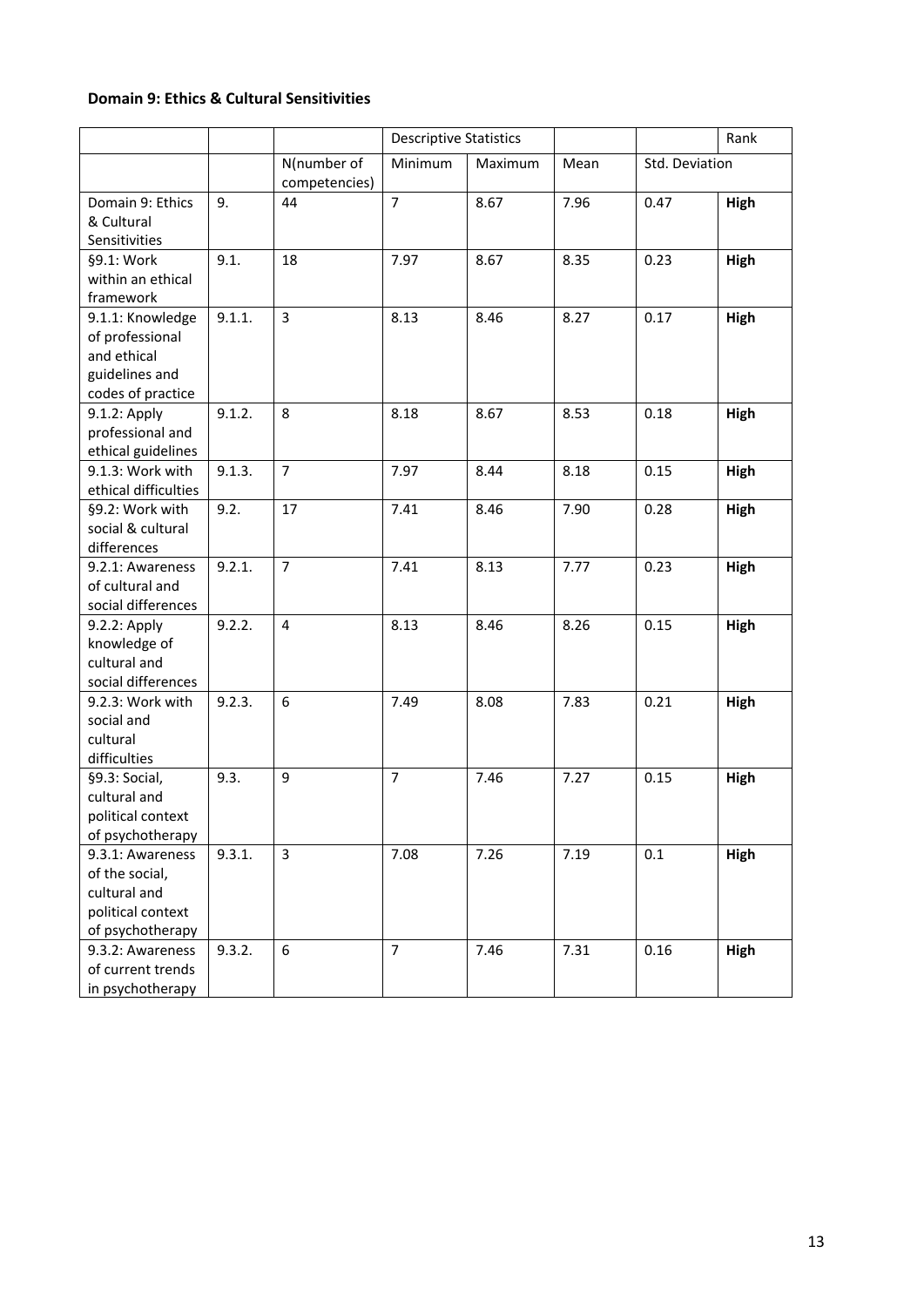## **Domain 10: Management & Administration**

|                                                                                               |         |                              | <b>Descriptive Statistics</b> |         |      |                | Rank            |
|-----------------------------------------------------------------------------------------------|---------|------------------------------|-------------------------------|---------|------|----------------|-----------------|
|                                                                                               |         |                              |                               |         |      |                |                 |
|                                                                                               |         | N(number of<br>competencies) | Minimum                       | Maximum | Mean | Std. Deviation |                 |
| Domain 10:<br>Management &<br>Administration                                                  | 10.     | 32                           | 6.5                           | 8.12    | 7.36 | 0.47           | High            |
| §10.1: Handle a<br>professional<br>practice                                                   | 10.1.   | 17                           | 7.45                          | 8.12    | 7.71 | 0.18           | High            |
| 10.1.1: Manage<br>a full working<br>case load                                                 | 10.1.1. | 6                            | 7.45                          | 8.12    | 7.76 | 0.25           | High            |
| 10.1.2: Maintain<br>appropriate<br>support systems                                            | 10.1.2. | $\overline{7}$               | 7.48                          | 7.92    | 7.75 | 0.14           | High            |
| $10.1.3$ :<br>Undertake<br>regular self-<br>management                                        | 10.1.3. | 4                            | 7.53                          | 7.63    | 7.57 | 0.05           | High            |
| §10.2: Manage a<br>self-employed or<br>small business                                         | 10.2.   | 9                            | 6.68                          | 7.45    | 7.2  | 0.24           | High            |
| 10.2.1: Maintain<br>good business<br>practice,<br>administration<br>and accounting<br>systems | 10.2.1. | $\overline{4}$               | 7.23                          | 7.35    | 7.27 | 0.06           | High            |
| 10.2.2: Apply<br>appropriate<br>regulations                                                   | 10.2.2. | 3                            | 7.03                          | 7.45    | 7.31 | 0.24           | High            |
| 10.2.3: Ensure<br>appropriate<br>advertising                                                  | 10.2.3. | $\overline{2}$               | 6.68                          | 7.08    | 6.88 | 0.28           | <b>Moderate</b> |
| §10.3: Manage<br>and administer<br>employees in a<br>small business                           | 10.3.   | 6                            | 6.5                           | 6.82    | 6.61 | 0.12           | <b>Moderate</b> |
| 10.3.1:<br>Awareness of<br>employment law<br>and regulations                                  | 10.3.1. | $\overline{2}$               | 6.53                          | 6.58    | 6.56 | 0.04           | <b>Moderate</b> |
| 10.3.2: Manage<br>& administer<br>employees<br>properly                                       | 10.3.2. | $\overline{4}$               | 6.5                           | 6.82    | 6.64 | 0.14           | <b>Moderate</b> |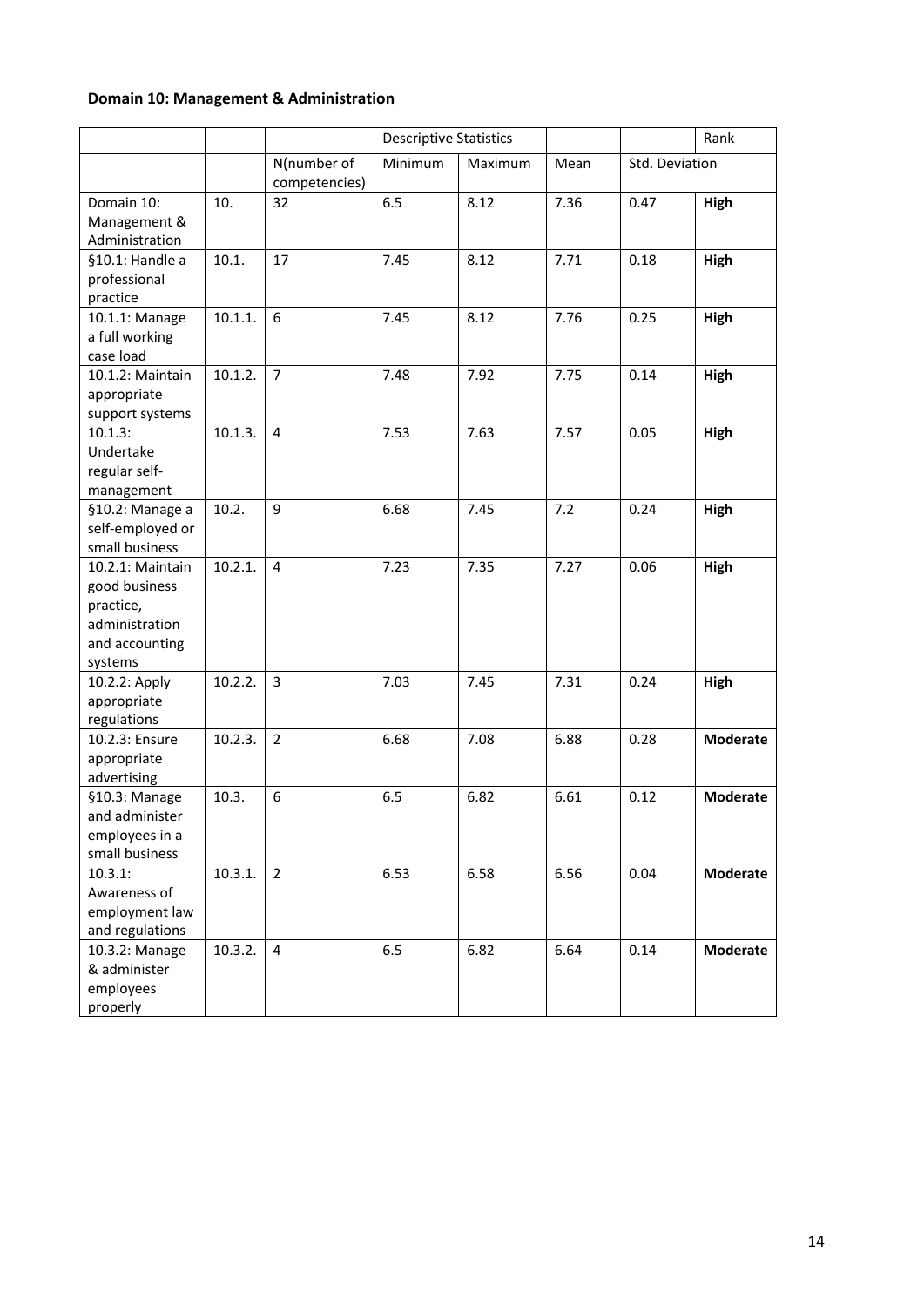#### **Domain 11: Research**

|                                                      |         |                              | <b>Descriptive Statistics</b> |         |      |                | Rank            |
|------------------------------------------------------|---------|------------------------------|-------------------------------|---------|------|----------------|-----------------|
|                                                      |         | N(number of<br>competencies) | Minimum                       | Maximum | Mean | Std. Deviation |                 |
| Domain 11:<br>Research                               | 11.     | 18                           | 5.16                          | 7.32    | 6.48 | .74            | <b>Moderate</b> |
| §11.1: Be<br>aware of<br>psychotherapy<br>research   | 11.1.   | 8                            | $\overline{7}$                | 7.32    | 7.22 | 0.11           | High            |
| 11.1.1:<br>Awareness of<br>psychotherapy<br>research | 11.1.1. | 4                            | 7.24                          | 7.32    | 7.28 | 0.04           | High            |
| 11.1.2: Make<br>use of<br>psychotherapy<br>research  | 11.1.2. | $\overline{4}$               | $\overline{7}$                | 7.26    | 7.16 | 0.12           | High            |
| §11.2: Engage<br>in appropriate<br>research          | 11.2.   | 10                           | 5.16                          | 6.45    | 5.89 | 0.38           | <b>Moderate</b> |
| 11.2.1: Take<br>part in<br>appropriate<br>research   | 11.2.1. | $\overline{3}$               | 6.11                          | 6.45    | 6.23 | 0.19           | <b>Moderate</b> |
| 11.2.2: Plan<br>appropriate<br>research              | 11.2.2. | 4                            | 5.87                          | 6.16    | 5.99 | 0.14           | <b>Moderate</b> |
|                                                      | 11.2.3. | 3                            | 5.16                          | 5.71    | 5.43 | 0.28           | <b>Moderate</b> |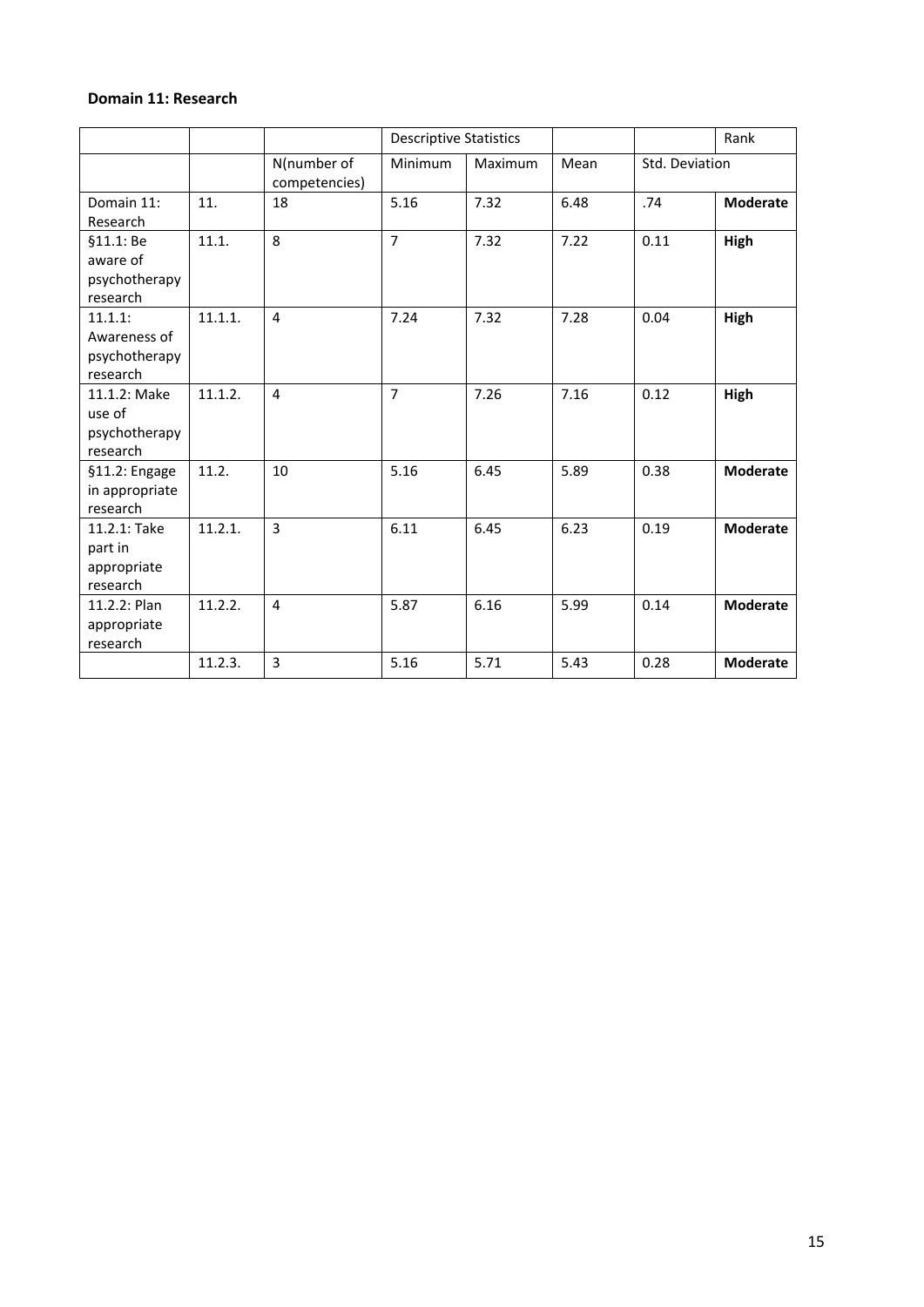#### **Domain 12: Prevention & Education**

|                                                                                                                            |         |                              | <b>Descriptive Statistics</b> |         | Rank |                |                 |
|----------------------------------------------------------------------------------------------------------------------------|---------|------------------------------|-------------------------------|---------|------|----------------|-----------------|
|                                                                                                                            |         | N(number of<br>competencies) | Minimum                       | Maximum | Mean | Std. Deviation |                 |
| Domain 12:<br>Prevention &<br>Education                                                                                    | 12.     | 29                           | 6.51                          | 8.08    | 7.52 | .54            | High            |
| \$12.1:<br>Prevention &<br>education with<br>clients                                                                       | 12.1.   | 18                           | 7.10                          | 8.08    | 7.81 | 0.22           | High            |
| 12.1.1:<br>Awareness of<br>repetitive /<br>dysfunctional<br>patterns in<br>patient/client's<br>history                     | 12.1.1. | 4                            | 8                             | 8.08    | 8.04 | 0.03           | High            |
| 12.1.2:<br><b>Education of</b><br>patients/clients<br>to avoid<br>repetition                                               | 12.1.2. | 9                            | 7.1                           | 7.9     | 7.69 | 0.24           | High            |
| 12.1.3: Help to<br>promote<br>change in<br>patient/client<br>and/with their<br>immediate<br>family & social<br>environment | 12.1.3. | 5                            | 7.69                          | 7.95    | 7.84 | 0.10           | High            |
| \$12.2:<br>Prevention &<br>education with<br>others                                                                        | 12.2.   | 11                           | 6.51                          | 7.85    | 7.03 | 0.57           | High            |
| 12.2.1:<br>Awareness of<br>aetiology of<br>mental health<br>problems                                                       | 12.2.1. | $\overline{4}$               | 7.62                          | 7.85    | 7.74 | 0.1            | High            |
| 12.2.2:<br>Promote<br>psycho-social<br>education                                                                           | 12.2.2. | 4                            | 6.59                          | 6.82    | 6.68 | 0.1            | <b>Moderate</b> |
| 12.2.3: Actively<br>engage in<br>projects<br>designed to<br>reduce or<br>prevent mental<br>health<br>problems              | 12.2.3. | 3                            | 6.51                          | 6.59    | 6.56 | 0.04           | <b>Moderate</b> |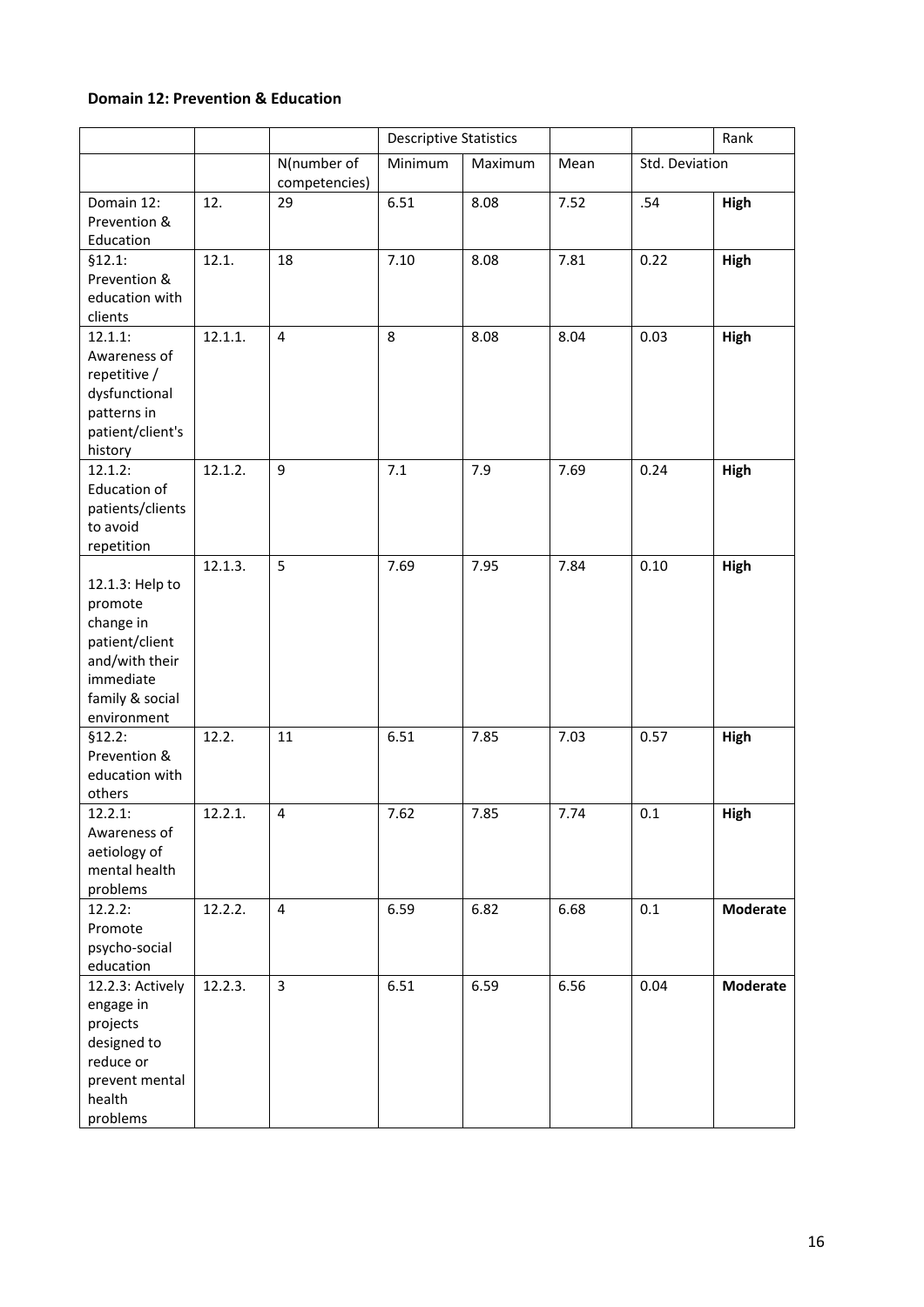## **Domain 13: Management of Change, Crisis & Trauma Work**

|                                                                      |         |                              | <b>Descriptive Statistics</b> |         |      | Rank           |      |
|----------------------------------------------------------------------|---------|------------------------------|-------------------------------|---------|------|----------------|------|
|                                                                      |         | N(number of<br>competencies) | Minimum                       | Maximum | Mean | Std. Deviation |      |
| Domain 13:<br>Management<br>of Change,<br>Crisis &<br>Trauma<br>Work | 13.     | 23                           | 7.22                          | 8.49    | 8.07 | .30            | High |
| \$13.1:<br>Manage<br>change                                          | 13.1.   | 10                           | 8.05                          | 8.49    | 8.26 | 0.15           | High |
| 13.1.1:<br>Awareness<br>of difficult<br>moments                      | 13.1.1. | 5                            | 8.05                          | 8.24    | 8.16 | 0.09           | High |
| 13.1.2:<br>Management<br>of change<br>process                        | 13.1.2. | 5                            | 8.22                          | 8.49    | 8.37 | 0.13           | High |
| §13.2: Work<br>with people<br>in crisis                              | 13.2.   | 8                            | 8                             | 8.2     | 8.10 | 0.06           | High |
| 13.2.1:<br>Awareness<br>of crisis<br>intervention                    | 13.2.1. | 3                            | 8.07                          | 8.17    | 8.11 | 0.05           | High |
| 13.2.2:<br>Working<br>with people<br>in crisis                       | 13.2.2. | 5                            | 8                             | 8.2     | 8.1  | 0.08           | High |
| §13.3: Work<br>with<br>traumatised<br>people                         | 13.3.   | 5                            | 7.22                          | 8.05    | 7.65 | 0.35           | High |
| 13.3.1:<br>Awareness<br>of trauma<br>work                            | 13.3.1. | 3                            | 7.8                           | 8.05    | 7.89 | 0.13           | High |
| 13.3.2: Work<br>with people<br>with trauma                           | 13.3.2  | $\overline{2}$               | 7.22                          | 7.34    | 7.28 | 0.09           | High |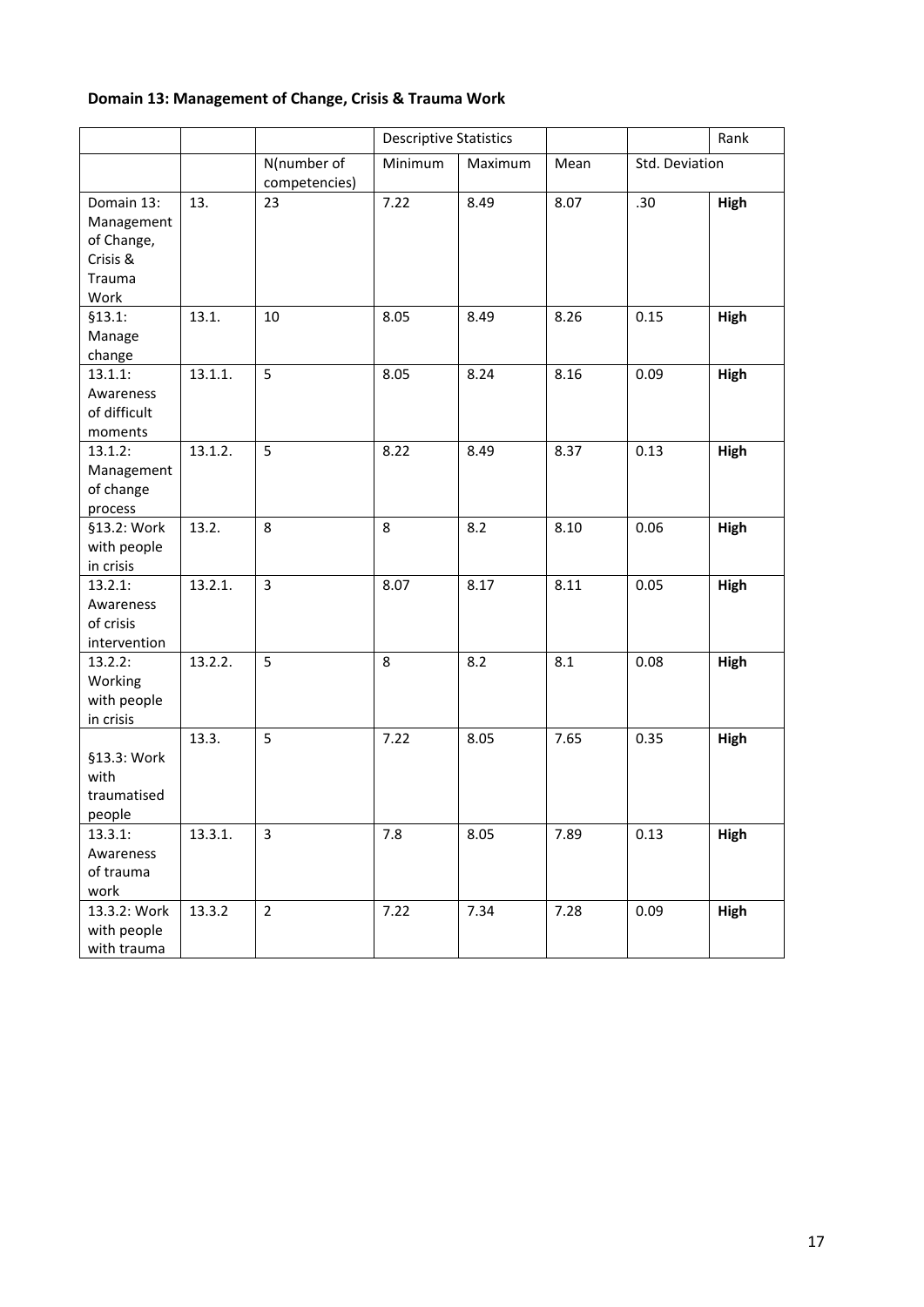#### **Limitations**

First of all, the results based on a relatively small sample size. From the 43 included participants many of them missed certain sections and questions ,which reduced further the sample size in some cases.

There were design problems with the forms: sub section 1.1.6. was invalid because the rating scale was missing for a competency and also a forthcoming section title was copied into another competency in the same sub section.

There was an entire repetition of 9.2.3. sub section at 9.3.3., therefore this sub section was missed out. The sub section titles were incorrect at 9.2.1., and 9.3.1.

The participant chose their own ways of answering the questions in some cases, and therefore their answers became uninterpretable, and one participant even edited the questionnaire and added more competencies.

#### **Conclusion**

Overall, there was an overarching positivity towards most of the competencies: the great majority (86%) of the 123 valid sub‐sections scored 'High' in rank. Relatively few competencies (17 or 13.8%) could be categorised as of 'Moderate' rank, and therefore somewhat less relevant, and none of them was rated as "Low" in rank or value.

#### **Initial Observations on the Results**

There was a surprisingly high concordance of the data set, despites its limitations and faults.

It is firstly interesting to note that the only Domain, as a whole, which scored "Moderate" was **Domain 11 – Research**, and in this Domain, one of the Sections, 11.2, "Engage in Appropriate research" had all its sub‐sections scoring "Moderate".

When one considers the other Sections or sub-sections that scored "Moderate", several fall into similar 'groupings': §1.4.4: Incorporate research knowledge findings; §2.4.4: Record the outcome of the psychotherapy; §3.1.1 Make use of assessment tools; §8.1.4: Engage in Practice Audit; as well as §11.2.1: Take part in appropriate research; and §11.2.2: Plan appropriate research.

The other main grouping of "Moderate" scores was in **Domain 10: Management & Administration** and the Section §10.3: Manage and administer employees in a small business; and the sub-sections: §10.2.3: Ensure appropriate advertising; and 10.3.1: Awareness of employment law and regulations; 10.3.2: Manage & administer employees properly; all scored "Moderate".